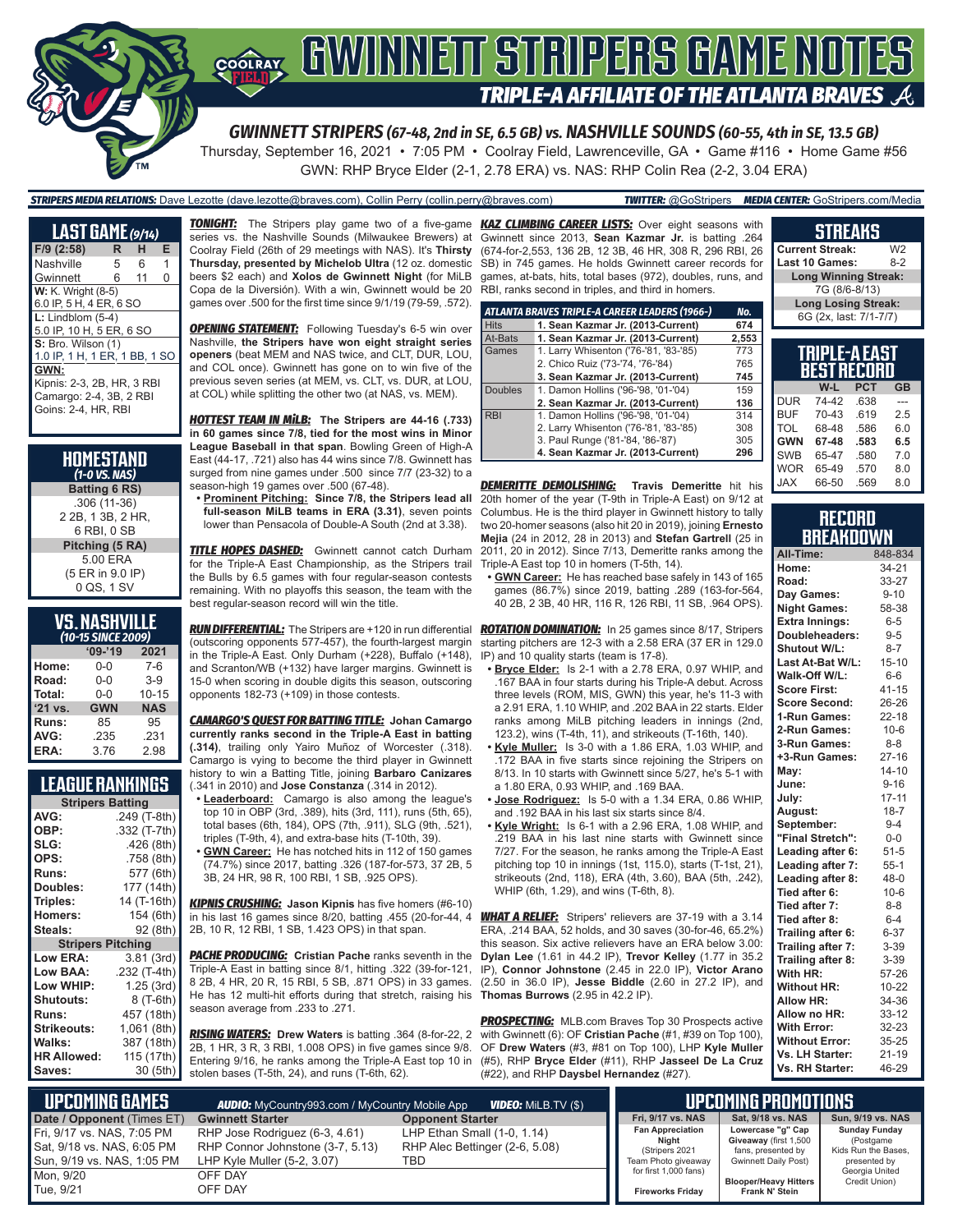

#### *THURSDAY, SEPTEMBER 16, 2021 VS. NASHVILLE*

### **MANAGER MATT TUIASOSOPO**

**Matt Tuiasosopo** is in his first season as Gwinnett manager and his third season as a coach in the Atlanta Braves organization in 2021. He was named the seventh manager in team history on 3/30/21. Tuiasosopo is both the youngest manager in team history (turned 35 on 5/10) and the first former Gwinnett player to manage the club (hit .221 with 19 HR, 73 RBI in 178 games from 2016-17).

Tuiasosopo made his managerial debut in 2019 with Class-A Rome, leading the club to a 65-74 record and earning Atlanta's Bobby Cox Award for minor league manager of the year. He was set to return to Rome in 2020, but was reassigned to the Braves Alternate Training Site at Coolray Field once the MiLB season was canceled.

| Tuiasosopo's Managerial Career | Games | W-L     | <b>PCT</b> | <b>Plavoffs</b> |
|--------------------------------|-------|---------|------------|-----------------|
| With Gwinnett (1 Season):      | 115   | 67-48   | .582       |                 |
| MiLB Career (2 Seasons):       | 254   | 132-122 | .520       |                 |

*All staff bios available in the 2021 Stripers Media Guide*

|                            | EJECTIONS (4)            |                         |
|----------------------------|--------------------------|-------------------------|
| Player/Coach               | Date/Inning              | <b>Umpire</b>           |
| <b>Ryan Goins</b>          | 5/25 vs. MEM, 7th Inning | <b>HP Clint Vondrak</b> |
| <b>MGR Matt Tuiasosopo</b> | 6/3 vs. JAX, 8th Inning  | <b>HP Alex Tosi</b>     |
| <b>Travis Snider</b>       | 7/30 at MEM, 8th Inning  | HP John Bacon           |
| <b>Ryan Casteel</b>        | 8/17 at LOU, 3rd Inning  | 1B Charlie Ramos        |

|                               |     |           | <b>TEAM DEFENSE (1ST IN TRIPLE-A EAST)</b> |            |            |                                                                |           |
|-------------------------------|-----|-----------|--------------------------------------------|------------|------------|----------------------------------------------------------------|-----------|
| <b>PCT</b>                    | G   | <b>TC</b> | <b>PO</b>                                  | A          | Е          | <b>DP</b>                                                      | <b>TP</b> |
| .984                          | 115 | 4090      | 2980                                       | 1043       | 67         | 109                                                            |           |
| <b>Catchers</b>               |     | <b>SB</b> | $\mathsf{cs}$                              | <b>ATT</b> | <b>PCT</b> | <b>PB</b>                                                      | W-L       |
| Casteel, Ryan                 |     | 4         | O                                          | 4          | .000       | 1                                                              | $1 - 2$   |
| Contreras, William            |     | 21        | $\overline{2}$                             | 23         | .087       | 5                                                              | $23-6$    |
| d'Arnaud. Travis              |     | 2         | $\overline{2}$                             | 4          | .500       | O                                                              | $5 - 1$   |
| Jackson, Alex                 |     | 10        | 4                                          | 14         | .286       |                                                                | $11 - 12$ |
| Lucroy, Jonathan              |     | 18        | 5                                          | 23         | .217       |                                                                | $8 - 15$  |
| Martinez, Carlos              |     | 3         | 0                                          | 3          | .000       |                                                                | $2 - 1$   |
| Morales, Jonathan             |     | 13        | 6                                          | 19         | .316       | 2                                                              | $17 - 11$ |
| Total:                        |     | 71        | 19                                         | 90         | .211       | 11                                                             | 67-48     |
| <b>Outfield Assists (27):</b> |     |           |                                            |            |            | Waters (11), Demeritte (5), Ervin (4), Pache (2), Sanchez (2), |           |
|                               |     |           | Almonte (1), Inciarte (1), Rosario (1)     |            |            |                                                                |           |
| Pitcher Pickoffs (5):         |     |           | Kingham (2), Muller (2), Y. Lopez (1)      |            |            |                                                                |           |
| <b>Catcher Pickoffs (3):</b>  |     |           | Casteel (1), Jackson (1), Morales (1)      |            |            |                                                                |           |

# **STARTS**

|     | <b>By Batting Order</b>                                                                                                                                                          |
|-----|----------------------------------------------------------------------------------------------------------------------------------------------------------------------------------|
| 1:  | Waters (78), Pache (22), Inciarte (6), Arcia (5), Almonte (1), Ervin (1), Gore (1),<br>Sanchez (1)                                                                               |
| 2:  | Pache (39), Kipnis (24), Arcia (18), Rosario (11), Goins (9), Demeritte (4), Waters (3),<br>Sanchez (2), Almonte (1), Camargo (1), Ervin (1), Gore (1), Heredia (1)              |
| 3:  | Arcia (49), Camargo (38), Kipnis (10), d'Arnaud (6), Demeritte (4), Jackson (3),<br>Lucroy (3), Contreras (2)                                                                    |
| 4:  | Camargo (52), Demeritte (20), Jackson (17), Contreras (6), Kipnis (6), Lucroy (5),<br>Almonte (3), Casteel (3), Rosario (2), Kazmar Jr. (1)                                      |
| 5:  | Contreras (29), Kazmar Jr. (13), Lucroy (13), Demeritte (12), Goins (11), Kipnis (11),<br>Almonte (8), Jackson (8), Camargo (3), Casteel (2), Sanchez (2), Snider (2), Ervin (1) |
| 6:  | Goins (27), Kazmar Jr. (16), Casteel (12), Demeritte (12), Ervin (9), Snider (8),<br>Pache (7), Sanchez (6), Lucroy (5), Waters (5), Almonte (4), Contreras (3), Jackson (1)     |
| 7:  | Ervin (22), Kazmar Jr. (21), Goins (17), Sanchez (17), Snider (13), Casteel (6),<br>Pache (6), Demeritte (5), Morales (4), Waters (3), Almonte (1)                               |
| 8:  | Sanchez (34), Morales (19), Ervin (16), Kazmar Jr. (12), Snider (10), Goins (8),<br>Gore (7), Casteel (5), Unroe (2), Brugman (1), Martinez (1)                                  |
| 9:  | Starting Pitchers (67), Morales (14), Sanchez (13), Gore (6), Ervin (4), Snider (4),<br>Casteel (2), Kazmar Jr. (2), Martinez (2), Unroe (1)                                     |
|     | <b>By Position</b>                                                                                                                                                               |
| C:  | Contreras (29), Morales (28), Jackson (23), Lucroy (23), d'Arnaud (6), Casteel (3),<br>Martinez (3)                                                                              |
| 1B: | Camargo (55), Casteel (25), Snider (14), Kazmar Jr. (9), Morales (6), Lucroy (2),<br>Unroe (2), Demeritte (1), Goins (1)                                                         |
| 2B: | Kipnis (41), Sanchez (26), Goins (25), Kazmar Jr. (20), Arcia (1), Morales (1), Unroe (1)                                                                                        |
| 3B: | Camargo (36), Kazmar Jr. (33), Sanchez (27), Goins (14), Arcia (3), Morales (2)                                                                                                  |
| SS: | Arcia (63), Goins (32), Sanchez (18), Camargo (1), Kazmar Jr. (1)                                                                                                                |
| LF: | Waters (38), Ervin (26), Gore (15), Almonte (9), Snider (7), Demeritte (6), Kipnis (5),<br>Arcia (4), Rosario (3), Heredia (1), Sanchez (1)                                      |
| CF: | Pache (67), Waters (31), Ervin (6), Rosario (6), Inciarte (5)                                                                                                                    |
| RF: | Demeritte (45), Ervin (21), Waters (20), Snider (11), Almonte (8), Pache (4),<br>Sanchez (3), Rosario (2), Camargo (1)                                                           |
| DH: | Contreras (11), Jackson (6), Demeritte (5), Kipnis (5), Snider (5), Pache (3), Casteel (2)                                                                                       |

**DH:** Contreras (11), Jackson (6), Demeritte (5), Kipnis (5), Snider (5), Pache (3), Casteel (2), Kazmar Jr. (2), Rosario (2), Almonte (1), Arcia (1), Brugman (1), Camargo (1), Ervin (1), Inciarte (1), Lucroy (1)

|               | <b>VS. 2021 OPPONENTS</b> |               |              |               |         |          |              |  |  |  |  |  |  |
|---------------|---------------------------|---------------|--------------|---------------|---------|----------|--------------|--|--|--|--|--|--|
|               | Home                      | Road          | <b>Total</b> |               | Home    | Road     | <b>Total</b> |  |  |  |  |  |  |
| <b>CLT</b>    | $5 - 1$                   | $11 - 1$      | $16 - 2$     | COL           | ---     | $5 - 1$  | $5 - 1$      |  |  |  |  |  |  |
| <b>DUR</b>    | $4 - 2$                   | $1 - 5$       | $5 - 7$      | LOU           | $4 - 2$ | $5 - 1$  | $9 - 3$      |  |  |  |  |  |  |
| <b>JAX</b>    | $1 - 5$                   | $\frac{1}{2}$ | $1 - 5$      | <b>MW DIV</b> | $4 - 2$ | $10 - 2$ | $14 - 4$     |  |  |  |  |  |  |
| <b>MEM</b>    | $8 - 4$                   | $7-5$         | $15-9$       |               |         |          |              |  |  |  |  |  |  |
| <b>NAS</b>    | $7-6$                     | $3-9$         | $10 - 15$    |               |         |          |              |  |  |  |  |  |  |
| <b>NOR</b>    | $5-1$                     | $1 - 5$       | $6-6$        |               |         |          |              |  |  |  |  |  |  |
| <b>SE DIV</b> | $30 - 19$                 | 23-25         | 53-44        |               |         |          |              |  |  |  |  |  |  |

### **LAST AT-BAT WINS** *(15)*

The Stripers are 15-10 (.600) in games decided in the last at-bat in 2021.

| Date/Opponent        | <b>Score</b> | Game-Winning Play (*=Walk-Off)           |
|----------------------|--------------|------------------------------------------|
| 5/4 at Charlotte     | 10-9 (12th)  | Almonte scores on E4 (Reynolds)          |
| 5/9 at Charlotte     | 12-9 (10th)  | Camargo RBI single                       |
| 5/14 vs. Louisville  | $2-1$ (8th)  | Arcia solo HR                            |
| 5/16 vs. Louisville  | $5-4$ (9th)  | Arcia walk-off solo HR*                  |
| 5/25 vs. Memphis     | $2-1$ (9th)  | Kazmar walk-off single*                  |
| 6/9-G2 at Memphis    | $3-1$ (8th)  | Waters RBI single                        |
| 6/18 vs. Nashville   | 8-7 (10th)   | Arcia scores on E4 (Hiura on Lucroy FC)* |
| 6/30 at Durham       | $2-1$ (9th)  | Pache RBI single                         |
| 7/18 at Charlotte    | 13-12 (9th)  | Contreras RBI double                     |
| 8/1 at Memphis       | $4-2$ (9th)  | Ervin RBI single                         |
| 8/6 vs. Charlotte    | $4-3(11th)$  | Morales walk-off single*                 |
| 8/8-G1 vs. Charlotte | $4-3(7th)$   | d'Arnaud walk-off single*                |
| 8/11-G1 vs. Durham   | $4-3(7th)$   | Pache walk-off single*                   |
| 8/24 at Nashville    | $3-1$ (9th)  | Rosario solo HR                          |
| 8/25 at Nashville    | 5-4 (10th)   | Contreras RBI single                     |
|                      |              |                                          |

# **GWINNETT PLAYERS USED** *(59 IN 2021)*

**Pitchers (34)** Anderson, Ian Arano, Victor Biddle, Jesse Bradford, Chasen Burrows, Thomas Chavez, Jesse Davidson, Tucker De La Cruz, Jasseel *Edwards Jr., Carl* Elder, Bryce Flaa, Jay *Greene, Shane*  Hernandez, Daysbel *Horacek, Mitch* Johnstone, Connor *Jones, Nate* Kelley, Trevor Kingham, Nolan Lee, Dylan Lopez, Yoan Martin, Chris Minter, A.J. Muller, Kyle Newcomb, Sean *Roark, Tanner* Rodriguez, Jose Santana, Edgar *Tice,Ty* Toussaint, Touki Webb, Jacob Wilson, Brooks *Wilson, Bryse* Wright, Kyle Ynoa, Huascar

*Almonte, Abraham* Arcia, Orlando *Brugman, Jaycob* Camargo, Johan Casteel, Ryan Contreras, William d'Arnaud, Travis Demeritte, Travis Ervin, Phillip Goins, Ryan Gore, Terrance Heredia, Guillermo *Inciarte, Ender Jackson, Alex* Kazmar Jr., Sean Kipnis, Jason

*Lucroy, Jonathan* Martinez, Carlos Morales, Jonathan Pache, Cristian Rosario, Eddie Sanchez, Yolmer *Snider, Travis* Unroe, Riley Waters, Drew

*Italics = Player no longer in Braves organization*

### **BASS-LANTA**

OF Abraham Almonte RHP Ian Anderson RHP Shane Greene OF Guillermo Heredia OF Ender Inciarte

INF/OF Orlando Arcia LHP Jesse Biddle INF Johan Camargo RHP Jesse Chavez C William Contreras C Travis d'Arnaud LHP Tucker Davidson RHP Carl Edwards Jr. RHP Jay Flaa

**31 players have played for both Gwinnett and Atlanta in 2021:** C Alex Jackson RHP Nate Jones INF Sean Kazmar Jr. C Jonathan Lucroy RHP Chris Martin LHP A.J. Minter LHP Kyle Muller (Debut) LHP Sean Newcomb

OF Cristian Pache OF Eddie Rosario RHP Edgar Santana RHP Ty Tice RHP Touki Toussaint RHP Jacob Webb RHP Bryse Wilson RHP Kyle Wright RHP Huascar Ynoa

# **ATLANTA BRAVES REHAB ASSIGNMENTS** *(11 IN 2021)*

**Player Injury (IL Date)** 

**- 2 -**

RHP Chris Martin RT Shoulder Inflammation (4/7) 5/5-5/11<br>OF Ender Inciarte Strained LT Hamstring (4/17) 5/6-5/12 OF Ender Inciarte Strained LT Hamstring (4/17)<br>OF Guillermo Heredia RT Hamstring Inflammation (5) RT Hamstring Inflammation (5/1) 5/14 C Alex Jackson Strained LT Hamstring (5/2) 5/21-6/9, 6/30-7/20 OF Cristian Pache RT Hamstring Inflammation (5/14) 5/29-6/1<br>RHP Touki Toussaint RT Shoulder Strain (3/26) 6/22-7/15 RHP Touki Toussaint RT Shoulder Strain (3/26) 6/22-7/15<br>C. Travis d'Arnaud C. Torn LT Thumb Ligament (5/2) 6/10-8/10 Torn LT Thumb Ligament (5/2) RHP Ian Anderson RT Shoulder Inflammation (7/16) 8/5-8/28<br>RHP Huascar Ynoa Fractured RT Hand (5/17) 8/6-8/16 RHP Huascar Ynoa Fractured RT Hand (5/17)<br>OF Eddie Rosario RT Abdominal Strain (7/7) RT Abdominal Strain (7/7) 8/10-8/26 RHP Chris Martin **RT Elbow Inflammation (9/2)** 9/14-9/15

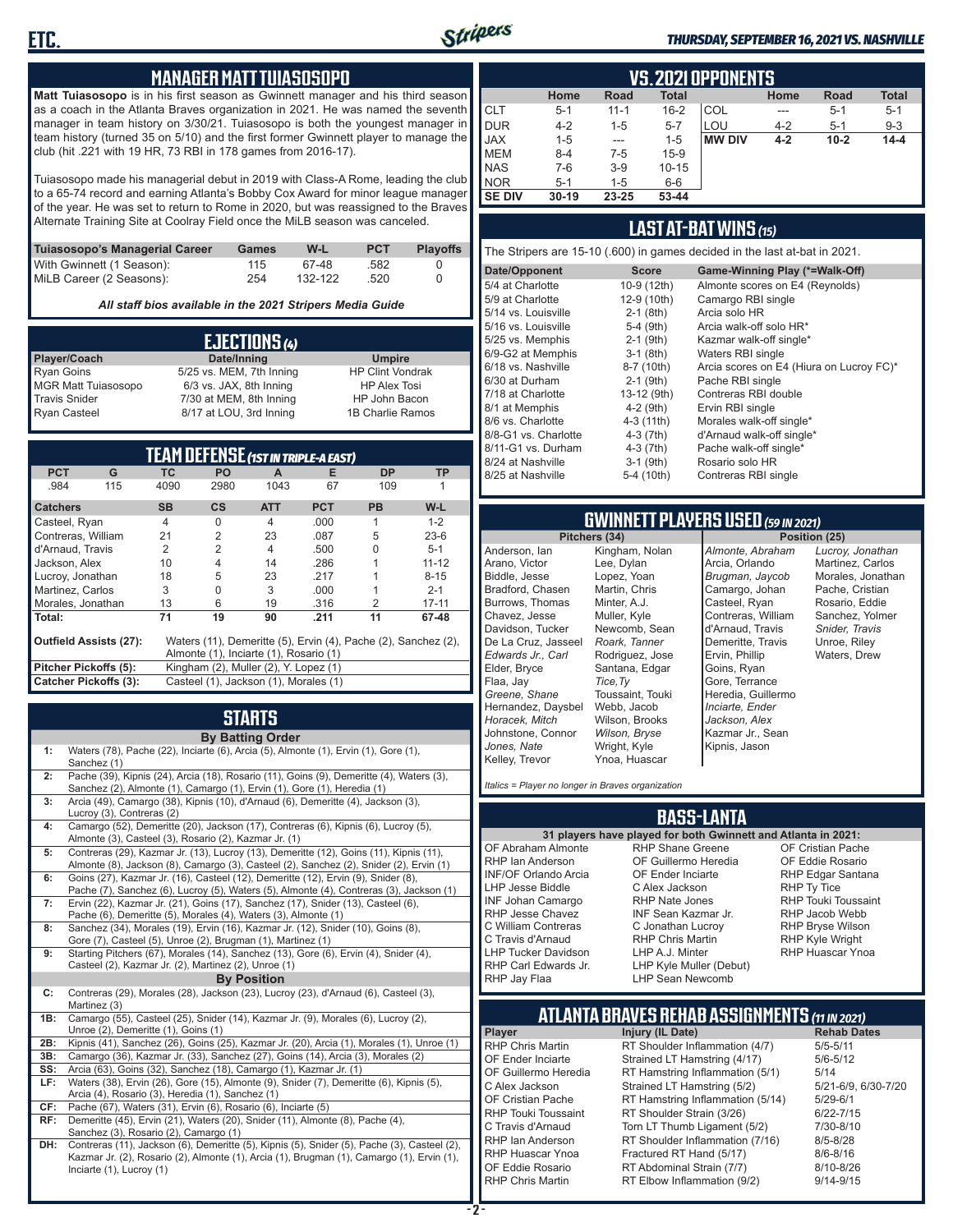## **STARTING PITCHER**



#### *THURSDAY, SEPTEMBER 16, 2021 VS. NASHVILLE*

# **59****bryce elder**

| WT:         | 220 | draft out of the University of Texas at Austin.                          |
|-------------|-----|--------------------------------------------------------------------------|
| HT:         | հ-2 | <b>ACQUIRED:</b> Braves' 5th round pick (156th overall) in the 2020 June |
| <b>B/T:</b> | R/R | <b>BORN:</b> 5/19/99 in Decatur, Texas (Age 22)                          |

*TONIGHT'S START:* Elder makes his fifth Triple-A start in game two of a five-game series vs. Nashville ... Making his pro debut in 2021, is a combined 11-3 with a 2.91 ERA, 1.10 WHIP, and .202 BAA in 22 starts across three levels ... Is the first member of the Braves' 2020 draft class to reach Gwinnett.

*PROSPECTING:* Currently ranked Atlanta's No. 11 prospect by MLB.com ... Began the season ranked the No. 16 prospect in the Braves' organization by *Baseball America.*

*MiLB LEADERBOARD:* Entering play, ranks among MiLB pitching leaders in innings (2nd, 123.2), wins (T-4th, 11), and strikeouts (T-16th, 140).

*2021 WITH GWINNETT:* Promoted on 8/17 and made his Triple-A debut on 8/20 at Louisville (win, 5.0 IP, 3 H, 2 R, 2 ER, 1 HR, 3 BB, 6 SO) ... Was the third Stripers pitcher to make his Triple-A debut as a starter this season, joining **Kyle Muller** (5/4 at CLT) and **Nolan Kingham** (6/29 at DUR) ... On 9/9 at Columbus, pitched 7.0 one-hit innings (win, 0 R, 2 BB, 7 SO) and combined with Thomas Burrows and Yoan Lopez on a one-hit shutout (won 1-0).

*2021 WITH MISSISSIPPI:* Joined the M-Braves on 6/29 ... Earned his first Double-A win on 7/4 at Montgomery (5.0 IP, 1 ER, 2 BB, 5 SO) ... On 7/10 vs. Pensacola, pitched 7.0 hitless innings and combined with Daysbel Hernandez (2.0 IP, 0 H) on a no-hitter in a 6-0 victory ... ... **Named Double-A South Pitcher of the Week for 7/5-7/11 (2-0, 0.75 ERA, 0.67 WHIP, .061 BAA in 2 starts) and Double-A South Pitcher of the Month for July (4-1, 2.73 ERA, 0.88 WHIP, .140 BAA in 5 starts)** ... Tossed his first career complete game on 7/28 at Pensacola (7.0 IP, 3 H, 2 R, 2 ER, 1 HR, 3 BB, 9 SO in 4-1 win) ... Won his final four starts with Mississippi from 7/28-8/14, posting a 2.77 ERA, .096 WHIP, and .208 BAA in that span.

*2021 WITH ROME:* Was Rome's Opening Night starter on 5/4 at Winston-Salem ... Earned his first professional win in his fourth start on 5/21 vs. Bowling Green (6.1 IP, 5 H, 1 ER, 0 BB, 7 SO) ... Struck out a career-high 10 batters over 6.0 IP in a no-decision on 6/3 at Bowilng Green ... Went 1-1 with a 1.40 ERA, 1.03 WHIP, and .194 BAA in his final four starts with the R-Braves from 6/3-6/22.

|                    | <b>ELDER'S OVERALL STATS</b> |          |      |       |    |    |     |            |             |  |  |  |  |
|--------------------|------------------------------|----------|------|-------|----|----|-----|------------|-------------|--|--|--|--|
| Year               | Team                         | W-L      | ERA  | G/GS  | HR | ВB | SΟ  | <b>BAA</b> | <b>WHIP</b> |  |  |  |  |
| 2021               | Rome $(A+)$                  | $2 - 1$  | 2.60 | 9/9   |    | 20 | 55  | 224        | 1.29        |  |  |  |  |
|                    | Mississippi (AA)             | 7-1      | 3.21 | 9/9   |    | 17 | 60  | .198       | 1.00        |  |  |  |  |
|                    | Gwinnett (AAA)               | $2 - 1$  | 2.78 | 4/4   |    | 9  | 25  | .167       | 0.97        |  |  |  |  |
| MiLB Career:       |                              | $11 - 3$ | 2.91 | 22122 | 10 | 46 | 140 | .202       | 1.10        |  |  |  |  |
| <b>MLB Career:</b> |                              | ი-ი      |      | 0/0   |    | 0  | O   | $---$      | 0.00        |  |  |  |  |

|          | <b>ELDER'S 2021 SPLITS WITH GWINNETT</b> |                  |                       |
|----------|------------------------------------------|------------------|-----------------------|
| Home:    | 0-0, 4.50 ERA (1G)                       | Road:            | 2-1, 2.41 ERA (3G)    |
| Day:     | $0-0, - -$ ERA $(0G)$                    | Night:           | 2-1, 2.78 ERA (4G)    |
| Starter: | 2-1, 2.78 ERA (4G)                       | <b>Reliever:</b> | $0-0, - -$ ERA $(0G)$ |
| Vs. LHB: | .200 BAA, 1 HR                           | Vs. RHB:         | .146 BAA, 0 HR        |

| <b>ELDER vs. NASHVILLE</b> |         |            |   |           |     |  |    |           |           |  |  |  |  |
|----------------------------|---------|------------|---|-----------|-----|--|----|-----------|-----------|--|--|--|--|
|                            | W-L     | <b>ERA</b> | G | <b>GS</b> | ΙP  |  | ER | <b>HR</b> | <b>BB</b> |  |  |  |  |
| 2021:                      | $0 - 1$ | 4.05       |   |           | 6.2 |  |    |           |           |  |  |  |  |
| Career:                    | $0 - 1$ | 4.05       |   |           | 6.2 |  |    |           |           |  |  |  |  |

| <b>ELDER'S HIGHS &amp; LOWS</b> |                            |                                    |  |  |  |  |  |  |  |  |  |
|---------------------------------|----------------------------|------------------------------------|--|--|--|--|--|--|--|--|--|
|                                 | <b>Season</b>              | Career (MiLB and MLB)              |  |  |  |  |  |  |  |  |  |
| IP:                             | 7.0 (6x, last: 9/9 at COL) | 7.0 (6x, last: 9/9/21, GWN at COL) |  |  |  |  |  |  |  |  |  |
| $\mathsf{Iso}:$                 | 10 (6/3 at BG)             | 10 (6/3/21, ROM at BG)             |  |  |  |  |  |  |  |  |  |
| BB:                             | 4 (4x, last: 7/10 vs. PNS) | 4 (4x, last: 7/10/21, MIS vs. PNS) |  |  |  |  |  |  |  |  |  |
| H:                              | 9 (8/3 at BIR)             | 9 (8/3/21, MIS at BIR)             |  |  |  |  |  |  |  |  |  |
| IER:                            | 5 (2x, last: 7/22 vs. BLX) | 5 (2x, last: 7/22/21, MIS vs. BLX) |  |  |  |  |  |  |  |  |  |
| Low-Hit CG:                     | No 9.0 IP CG               | No 9.0 IP CG                       |  |  |  |  |  |  |  |  |  |
| Low-ER CG:                      | No 9.0 IP CG               | No 9.0 IP CG                       |  |  |  |  |  |  |  |  |  |

|                                                              | <b>ELDER AT THE PLATE</b> |  |  |  |  |  |  |  |  |  |  |  |  |
|--------------------------------------------------------------|---------------------------|--|--|--|--|--|--|--|--|--|--|--|--|
| <b>BB</b><br>AVG.<br>3B<br><b>RBI</b><br>HR<br>ΔR<br>н<br>2B |                           |  |  |  |  |  |  |  |  |  |  |  |  |
| 2021 w/GWN:                                                  | .000                      |  |  |  |  |  |  |  |  |  |  |  |  |
| MiLB Career:                                                 | .000                      |  |  |  |  |  |  |  |  |  |  |  |  |
| MLB Career:                                                  | ---                       |  |  |  |  |  |  |  |  |  |  |  |  |

*COLLEGE CAREER:* Pitched three seasons (2018-20) for the University of Texas ... Went 10-6 with a 3.42 ERA and 149 strikeouts over 39 games (18 starts) ... In his abbreviated junior season in 2020, earned Collegiate Baseball Second Team All-American honors after posting a 2.08 ERA and striking out 32 in four starts.

|            | <b>ELDER'S 2021 STARTS (ALL LEVELS)</b> |               |     |                |   |                |                |           |           |       |                     |              |                                                    |
|------------|-----------------------------------------|---------------|-----|----------------|---|----------------|----------------|-----------|-----------|-------|---------------------|--------------|----------------------------------------------------|
| Team       | Date/Opp.                               | <b>Result</b> | IP  | н              | R | <b>ER</b>      | <b>HR</b>      | <b>BB</b> | <b>SO</b> | NP-S  | Opp. Starter        | <b>Final</b> | <b>Notes</b>                                       |
| <b>ROM</b> | 5/4 at WS                               | <b>ND</b>     | 4.2 |                | 5 | 5              |                | 4         | 6         | 79-48 | Davis Martin        | W, 11-5      | First career MiLB start on Opening Night.          |
| <b>ROM</b> | 5/9 at WS                               | <b>ND</b>     | 5.0 | 4              | 3 |                | $\mathbf 0$    |           |           | 76-48 | Davis Martin        | L. 1-2       | Two unearned runs due to three Rome errors.        |
| <b>ROM</b> | 5/15 at GBO                             | <b>ND</b>     | 3.2 | 4              |   |                | $\Omega$       | 4         | 6         | 75-40 | Omar Cruz           | L. 5-6       | Exited with 1-0 deficit, Rome lost in 10 innings.  |
| <b>ROM</b> | 5/21 vs. BG                             | W, 1-0        | 6.1 | 5              |   |                | $\mathbf 0$    | 0         | 7         | 75-51 | Michael Mercado     | W, 6-1       | Retired eight straight batters after allowing run. |
| <b>ROM</b> | 5/28 vs. GVL                            | <b>ND</b>     | 6.0 | 4              | 2 | $\overline{2}$ | 0              | 4         | 5         | 91-52 | Jay Groome          | W. 4-3       | Rome won on walk-off single in 10th inning.        |
| <b>ROM</b> | $6/3$ at BG                             | <b>ND</b>     | 6.0 | 5              |   | $\Omega$       | 0              | 2         | 10        | 85-56 | Peyton Battenfield  | L. 1-3       | Struck out five of first six batters faced.        |
| <b>ROM</b> | 6/8 vs. ASH                             | <b>ND</b>     | 2.1 |                | 0 | $\Omega$       | $\Omega$       | 0         | 3         | 28-21 | Mark Moclair        | W. 8-4       | Faced just eight batters before early exit.        |
| <b>ROM</b> | 6/13 vs. ASH                            | L. 1-1        | 6.0 | 6              | 4 | 3              |                | 3         | 4         | 81-57 | Mark Moclair        | L, 0-9       | Three of six hits allowed went for extra-bases.    |
| <b>ROM</b> | 6/22 at ABD                             | W. 2-1        | 5.0 | $\overline{2}$ | 0 | $\Omega$       | 0              | 3         | 7         | 83-51 | Jake Prizina        | W, 14-0      | Started with 5-0 lead after the top of the 1st.    |
| <b>MIS</b> | 6/29 at MTG                             | <b>ND</b>     | 4.0 | $\overline{7}$ | 4 | 4              | 0              |           | 5         | 83-49 | Peyton Battenfield  | W, 7-6       | Three of four runs allowed in the 1st inning.      |
| <b>MIS</b> | 7/4 at MTG                              | W, 1-0        | 5.0 | $\overline{2}$ |   |                | $\Omega$       | 2         | 5         | 74-42 | Adrian De Horta     | W. 6-2       | Allowed just two singles for first Double-A win.   |
| <b>MIS</b> | 7/10 vs. PNS                            | W. 2-0        | 7.0 | $\mathbf 0$    | 0 | 0              | 0              | 4         | 6         | 89-44 | Zach McCambley      | W, 6-0       | Daysbel Hernandez finished no-hitter for MIS.      |
| <b>MIS</b> | 7/16 at TNS                             | W. 3-0        | 7.0 | 4              | 2 | 2              |                | 3         | 5         | 94-57 | <b>Cam Sanders</b>  | W, 6-4       | Tossed 4.0 scoreless innings after allowing HR.    |
| <b>MIS</b> | 7/22 vs. BLX                            | L, 3-1        | 7.0 | 6              | 5 | 5              | $\overline{2}$ | 2         | 5         | 90-63 | <b>Nick Bennett</b> | L. 4-5       | Most runs allowed since 5/4 (ROM at WS).           |
| <b>MIS</b> | 7/28 at PNS                             | W. 4-1        | 7.0 | 3              | 2 | $\overline{2}$ |                | 3         | 9         | 89-55 | Max Meyer           | W. 5-2       | Game called in top of 8th due to lightning.        |
| <b>MIS</b> | 8/3 at BIR                              | W. 5-1        | 7.0 | 9              | 4 | 4              | $\overline{2}$ |           | 9         | 95-70 | Peyton Battenfield  | W. 7-4       | Allowed one hit over final 3.0 innings pitched.    |
| <b>MIS</b> | 8/8 at BIR                              | W, 6-1        | 6.0 | 5              | 2 | $\overline{2}$ |                |           | 7         | 90-58 | Davis Martin        | W. 5-2       | Collected sixth win in last seven starts.          |
| <b>MIS</b> | 8/14 vs. BLX                            | W. 7-1        | 6.0 | 3              | 0 | 0              | $\Omega$       | $\Omega$  | 9         | 85-54 | Lucas Erceg         | W, 4-0       | Escaped bases-loaded jam with no outs in 3rd.      |
| <b>GWN</b> | 8/20 at LOU                             | W, 1-0        | 5.0 | 3              | 2 | $\overline{2}$ |                | 3         | 6         | 89-50 | Riley O'Brien       | W, 10-5      | First Triple-A win in Gwinnett debut.              |
| GWN        | 8/27 at NAS                             | L, 1-1        | 6.2 | 4              | 3 | 3              | $\Omega$       | 3         | 5         | 94-54 | Colin Rea           | $L, 0-3$     | Two runs scored after exit in 7th inning.          |
| <b>GWN</b> | 9/3 vs. MEM                             | <b>ND</b>     | 4.0 | 5              | 2 | 2              | $\Omega$       |           |           | 64-46 | Johan Oviedo        | W. 5-3       | Start cut short (lighting malfunction in 4th).     |
| <b>GWN</b> | 9/9 at COL                              | W. 2-1        | 7.0 |                | 0 | 0              | $\Omega$       | 2         |           | 99-61 | <b>Tanner Tully</b> | W, 1-0       | Fifth scoreless start of 2021 campaign.            |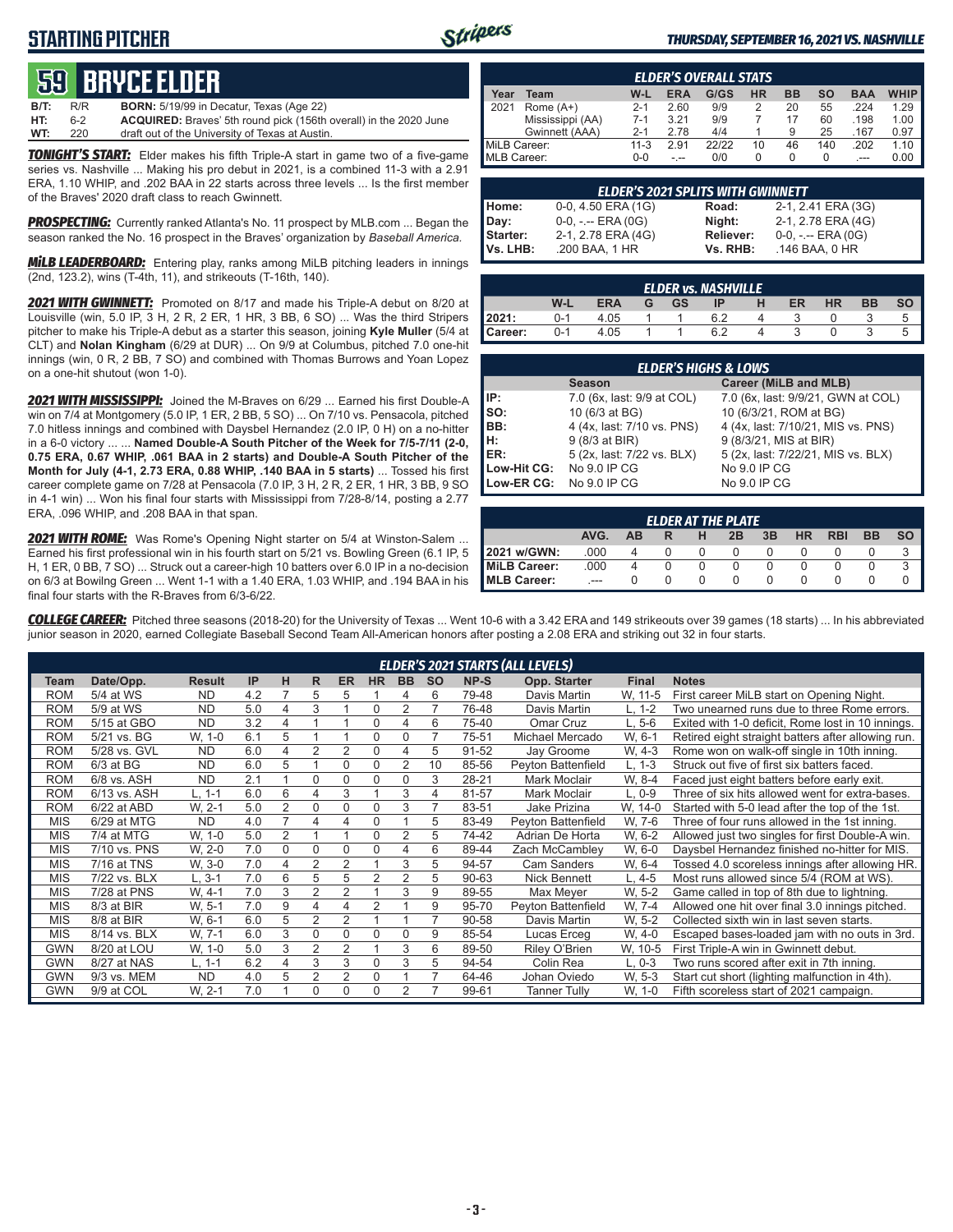## **PITCHING STAFF**



#### *THURSDAY, SEPTEMBER 16, 2021 VS. NASHVILLE*

|                 | <b>STRIPERS PITCHING BREAKDOWN</b>               |            |       |     |     |     |           |                                 |                       |  |  |  |  |
|-----------------|--------------------------------------------------|------------|-------|-----|-----|-----|-----------|---------------------------------|-----------------------|--|--|--|--|
|                 | W-L                                              | <b>ERA</b> | IP    | R   | ER  | HR  | <b>BB</b> | <b>SO</b>                       | <b>BAA</b>            |  |  |  |  |
| Starters:       | $30 - 29$                                        | 4.44       | 508.1 | 269 | 251 | 64  | 195       | 498                             | .249                  |  |  |  |  |
| Relievers:      | $37-19$                                          | 3.14       | 485.0 | 188 | 169 | 51  | 192       | 563                             | $.214$ $\blacksquare$ |  |  |  |  |
| <b>I</b> Total: | 67-48                                            | 3.81       | 993.1 | 457 | 420 | 115 | 387       | 1061                            | .232                  |  |  |  |  |
|                 | <b>Saves/Opp:</b> 30/46 (65.2%) <b>Holds:</b> 52 |            |       |     |     |     |           | <b>IR/Scored: 85/27 (31.8%)</b> |                       |  |  |  |  |

|            | <b>PITCHING BY MONTH</b> |            |       |     |     |           |           |           |                       |  |  |  |  |  |
|------------|--------------------------|------------|-------|-----|-----|-----------|-----------|-----------|-----------------------|--|--|--|--|--|
|            | W-L                      | <b>ERA</b> | IP    | R   | ER  | <b>HR</b> | <b>BB</b> | <b>SO</b> | <b>BAA</b>            |  |  |  |  |  |
| May:       | $14 - 10$                | 3.50       | 211.0 | 90  | 82  | 28        | 65        | 240       | $.222$ $\blacksquare$ |  |  |  |  |  |
| June:      | $9 - 16$                 | 4.55       | 213.2 | 115 | 108 | 26        | 94        | 223       | $.263$ $\blacksquare$ |  |  |  |  |  |
| July:      | $17 - 11$                | 4.50       | 242.0 | 131 | 121 | 37        | 100       | 261       | .240                  |  |  |  |  |  |
| August:    | $18 - 7$                 | 2.99       | 216.2 | 81  | 72  | 15        | 90        | 223       | .214 I                |  |  |  |  |  |
| September: | $9 - 4$                  | 3.03       | 110.0 | 40  | 37  | 9         | 38        | 114       | .209                  |  |  |  |  |  |

|                     | <b>STRIPERS STARTING PITCHERS (14 IN 2021)</b> |            |                |          |          |                             |                            |                                                    |  |  |  |  |  |
|---------------------|------------------------------------------------|------------|----------------|----------|----------|-----------------------------|----------------------------|----------------------------------------------------|--|--|--|--|--|
| <b>Pitcher</b>      | W-L                                            | <b>ERA</b> | <b>GS</b>      | QS       |          | <b>Team W-L Run Support</b> | <b>Last Gwinnett Start</b> | <b>Final Line</b>                                  |  |  |  |  |  |
| Anderson, lan       | $0 - 0$                                        | 3.68       | 4              | $\Omega$ | $3 - 1$  | 1.75 RPG (7 Tot.)           | 8/24 at NAS (ND)           | 5.0 IP, 3 H, 1 R, 1 ER, 2 BB, 9 SO (90p/54s)       |  |  |  |  |  |
| Burrows, Thomas     | $0-0$                                          | 0.00       |                | $\Omega$ | $1 - 0$  | $0.00$ RPG $(0$ Tot.)       | 7/21-G1 vs. NOR (ND)       | 1.0 IP, 0 H, 1 R, 0 ER, 3 BB, 2 SO (32p/13s)       |  |  |  |  |  |
| Davidson, Tucker    | $2 - 1$                                        | 0.90       | 3              | 3        | $2 - 1$  | 5.33 RPG (16 Tot.)          | 5/23 at NAS (L)            | 6.0 IP, 1 H, 1 R, 1 ER, 1 BB, 9 SO, 1 HR (82p/51s) |  |  |  |  |  |
| De La Cruz, Jasseel | $0 - 3$                                        | 7.02       | 15             | 0        | $8 - 7$  | 2.27 RPG (34 Tot.)          | 8/14 vs. DUR (L)           | 0.0 IP, 3 H, 3 R, 3 ER, 1 BB, 0 SO, 1 WP (19p/10s) |  |  |  |  |  |
| Elder, Bryce        | $2 - 1$                                        | 2.78       | 4              | 2        | $3 - 1$  | 2.25 RPG (9 Tot.)           | 9/9 at COL (W)             | 7.0 IP, 1 H, 0 R, 2 BB, 7 SO (99p/61s)             |  |  |  |  |  |
| Johnstone, Connor   | $1 - 7$                                        | 6.45       | 15             | $\Omega$ | $4 - 11$ | 1.67 RPG (25 Tot.)          | 9/11 at COL (L)            | 4.0 IP, 6 H, 3 R, 3 ER, 0 BB, 2 SO, 2 HR (62p/42s) |  |  |  |  |  |
| Kingham, Nolan      | $0 - 4$                                        | 8.89       | 6              | $\Omega$ | $2 - 4$  | 1.33 RPG (8 Tot.)           | 8/15 vs. DUR (L)           | 5.0 IP, 9 H, 6 R, 6 ER, 2 BB, 3 SO, 1 HR (93p/56s) |  |  |  |  |  |
| Muller, Kyle        | $5 - 2$                                        | 3.07       | 14             | 6        | $12 - 2$ | 4.21 RPG (59 Tot.)          | 9/12 at COL (W)            | 6.0 IP, 3 H, 2 R, 2 ER, 3 BB, 5 SO, 2 WP (83p/51s) |  |  |  |  |  |
| Roark. Tanner       | $0 - 0$                                        | 0.00       | 3              | $\Omega$ | $2 - 1$  | 2.67 RPG (8 Tot.)           | 8/22 at LOU (ND)           | 2.0 IP, 2 H, 0 R, 2 BB, 1 SO, 1 WP (32p/17s)       |  |  |  |  |  |
| Rodriguez, Jose     | $6 - 3$                                        | 4.70       | 14             |          | $8 - 6$  | 3.00 RPG (42 Tot.)          | 9/10 at COL (W)            | 5.0 IP, 4 H, 1 R, 1 ER, 2 BB, 4 SO, 1 HB (71p/47s) |  |  |  |  |  |
| Toussaint, Touki    | $2 - 1$                                        | 4.32       | 4              | 2        | $2 - 2$  | 3.50 RPG (14 Tot.)          | 7/13 at CLT (W)            | 6.0 IP, 3 H, 2 R, 2 ER, 3 BB, 7 SO, 1 HR (89p/54s) |  |  |  |  |  |
| Wilson, Bryse       | $4 - 2$                                        | 4.47       | 9              | 3        | $6 - 3$  | 3.00 RPG (27 Tot.)          | 7/7 vs. NAS (ND)           | 5.0 IP, 8 H, 5 R, 5 ER, 2 BB, 2 SO, 2 HR (81p/50s) |  |  |  |  |  |
| Wright, Kyle        | $8 - 5$                                        | 3.60       | 21             | 8        | $12-9$   | 2.67 RPG (56 Tot.)          | 9/14 vs. NAS (W)           | 6.0 IP, 5 H, 4 R, 4 ER, 2 BB, 6 SO, 1 HB (93p/59s) |  |  |  |  |  |
| Ynoa, Huascar       | $0 - 0$                                        | 4.32       | $\overline{2}$ | $\Omega$ | $2 - 0$  | 2.50 RPG (5 Tot.)           | 8/11-G2 vs. DUR (ND)       | 4.2 IP, 4 H, 3 R, 3 ER, 4 BB, 7 SO, 1 WP (83p/51s) |  |  |  |  |  |
| Total:              | 30-29                                          | 4.44       | 115            | 25       | 67-48    | 2.70 RPG (310 Tot.)         |                            |                                                    |  |  |  |  |  |

| RELIEF SUMMARY (CURRENT STRIPERS ONLY, GWINNETT STATS ONLY) |         |            |    |           |   |                   |              |                    |                                                          |                         |
|-------------------------------------------------------------|---------|------------|----|-----------|---|-------------------|--------------|--------------------|----------------------------------------------------------|-------------------------|
| <b>Pitcher</b>                                              | W-L     | <b>ERA</b> | G  | <b>GF</b> |   | <b>HLD SV/OPP</b> | <b>IR/RS</b> | <b>Last Outing</b> | <b>Last Final Line</b>                                   | <b>Scoreless Streak</b> |
| Arano, Victor                                               | $1 - 2$ | 2.50       | 32 | 8         | 6 | 2/4               | 6/1          | 9/14 vs. NAS       | Hold, 1.0 IP, 0 H, 0 R, 0 BB, 2 SO (16p/10s)             | 4G (4.2 IP)             |
| Biddle, Jesse (L)                                           | 1-1     | 2.60       | 28 | 3         | 8 | 1/2               | 9/3          | 9/10 at COL        | Hold, 0.1 IP, 0 H, 1 R, 1 ER, 2 BB, 0 SO, 1 HB (24p/10s) | $-1G$                   |
| Bradford, Chasen                                            | $4 - 0$ | 3.59       | 33 |           | 6 | 0/1               | 4/4          | 9/11 at COL        | 1.0 IP, 1 H, 0 R, 1 BB, 0 SO (19p/11s)                   | 6G (8.1 IP)             |
| Burrows, Thomas (L)                                         | $3 - 1$ | 2.95       | 31 |           | 4 | 0/1               | 18/6         | 9/12 at COL        | 2.0 IP, 0 H, 0 R, 1 BB, 2 SO (27p/16s)                   | 2G (3.0 IP)             |
| De La Cruz, Jasseel                                         | $1 - 0$ | l.93       |    |           |   | 0/0               | 0/0          | 7/10 vs. NAS       | 3.0 IP, 0 H, 0 R, 3 BB, 3 SO (49p/28s)                   | 2G (4.0 IP)             |
| Flaa, Jay                                                   | $1 - 2$ | 5.76       | 27 | 6         |   | 1/1               | 2/0          | 9/11 at COL        | 3.0 IP, 0 H, 0 R, 1 BB, 3 SO (33p/20s)                   | 1G (3.0 IP)             |
| Hernandez, Daysbel                                          | $0 - 1$ | 9.64       | h. |           |   | 0/1               | 3/0          | 5/21 at NAS        | 1.2 IP, 1 H, 0 R, 0 BB, 1 SO (24p/15s)                   | 1G (1.2 IP)             |
| Johnstone, Connor                                           | $2 - 0$ | 2.45       | 15 |           |   | 0/0               | 12/5         | 8/22 at LOU        | 0.1 IP, 0 H, 0 R, 0 BB, 0 SO (3p/2s)                     | 1G (0.1 IP)             |
| Kelley, Trevor                                              | $2 - 3$ | 1.77       | 32 |           |   | 2/4               | 12/2         | 9/10 at COL        | 1.0 IP, 2 H, 1 R, 1 ER, 1 BB, 0 SO (21p/13s)             | $-1G$                   |
| Lee, Dylan (L)                                              | $5 - 1$ | 1.61       | 33 |           | 6 | 1/2               | 6/0          | 9/10 at COL        | 1.0 IP, 1 H, 0 R, 1 BB, 3 SO (20p/13s)                   | 1G (1.0 IP)             |
| Lopez, Yoan                                                 | $3 - 2$ | 3.03       | 29 | 10        | 5 | 2/4               | 4/2          | 9/12 at COL        | 1.0 IP, 0 H, 0 R, 0 BB, 1 SO (14p/9s)                    | 5G (5.0 IP)             |
| Martin, Chris                                               | $0 - 0$ | 7.36       |    |           |   | 0/0               | 0/0          | 9/14 vs. NAS       | Hold, 1.0 IP, 0 H, 0 R, 0 BB, 0 SO (11p/6s)              | 2G (2.0 IP)             |
| Rodriguez, Jose                                             | $0 - 0$ | 3.60       |    |           |   | 0/0               | 0/0          | 5/26 vs. MEM       | 1.0 IP, 2 H, 1 R, 1 ER, 0 BB, 1 SO, 1 HR (13p/10s)       | $-2G$                   |
| Wilson, Brooks                                              | $0-0$   | 9.00       |    |           |   | 1/1               | 0/0          | 9/14 vs. NAS       | Save, 1.0 IP, 1 H, 1 R, 1 ER, 1 BB, 1 SO (24p/15s)       | -1G                     |

# **54 VICTOR ARANO** *- RHP - 26 YRS - COSAMALOAPAN, MEXICO*

- **• 2021 with GWN: Is 1-1 with 0.93 ERA (2 ER in 19.1 IP), 1 SV, and .115 BAA (7 H, 7 BB, 26 SO) in 16G since 7/15** ... **5/14 vs. LOU:** Earned GWN's first save of 2021 (1.0 IP, 1 H in 2-1 win) ... **8/1 at MEM:** Earned first win (2.0 IP, 2 H, 0 R, 1 SO in 4-2 win).
- **• 2021 with ATL:** Recalled on 5/8, but did not pitch ... Optioned on 5/10 ... DFA'd and outrighted to Gwinnett on 6/6.
- **• 2020:** Was a member of Philadelphia's 60-man player pool, but spent the entire year at the Alternate Site in Lehigh Valley ... DFA'd by the Phillies on 1/18.
- **• 2019:** Limited to just 6G with Triple-A Lehigh Valley (2-0, 0.00 ERA in 3G) and Philadelphia (1-0, 3.86 ERA in 3G) ... Was on injured list from 4/20-end of season (right elbow inflammation).
- **• Acquired:** Claimed off waivers from Philadelphia (1/22/21) ... Originally signed by the Los Angeles Dodgers as a non-drafted free agent (4/4/13).
- **• MLB Career:** 3-2, 2.65 ERA, .224 BAA, 3 SV in 73G with Philadelphia (2017-19).

## **48 JESSE BIDDLE** *- LHP - 29 YRS - PHILADELPHIA, PA*

- **• 2021 with GWN: 6/23-8/21:** Went 0-0 with 0.60 ERA (1 ER in 15.0 IP) and .236 BAA (13 H, 9 BB, 29 SO) in 15G ... **9/1 vs. MEM:** Earned first win (1.0 IP, 1 H, 0 R, 0 BB, 2 SO in 3-2 victory) ... **9/3 vs. MEM:** Earned first save (2.0 IP, 3 H, 1 ER, 1 BB, 1 SO in 5-3 win).
- **• GWN Career:** 2-1, 2.08 ERA (9 ER in 39.0 IP), 2 SV (2-for-4) in 35G since 2018. **• 2021 with ATL:** Had his contract selected on 4/17, pitched in 8G with the Braves
- (0-0, 8.44 ERA, 10 ER in 10.2 IP) ... DFA'd on 5/17, outrighted to Gwinnett on 5/19. **• Spring Training:** 0-0, 3.00 ERA, .257 BAA, 2 SV in 9G with Cincinnati ... Released on 3/26 after re-signing as MiLB FA on 12/11/20.
- **• 2020:** Opened the year at Cincinnati's Alternate Training Site ... Contract selected on 8/25 (0-0, 0.00 ERA, 0 ER in 0.2 IP in 1G) ... Placed on 10-day injured list on 8/29 (left shoulder impingement) and missed the remainder of the year.
- **• Acquired:** MiLB FA (4/2/21) ... Originally Philadelphia's 1st-round pick (27th overall) in 2010 out of Germantown Friends High School (Philadelphia, PA).
- **• MLB Career:** 6-2, 5.07 ERA, .261 BAA, 1 SV in 99G with ATL (2018-19, 2021), SEA (2019), TEX (2019), CIN (2020).

# **28 CHASEN BRADFORD** *- RHP - 32 YRS - LAS VEGAS, NV*

- **• 2021 with GWN: In 6G since 8/20, has a 0.00 ERA (0 ER in 8.1 IP) despite a .324 BAA (11 H, 2 BB, 7 SO)** ... All 4 of his wins (4-0) have been 2.0-IP outings: 5/15 vs. LOU (1 H, 0 R, 2 SO), 6/16 vs. NAS (3 H, 1 ER, 3 SO), 6/24 at NOR (0 H, 0 R, 1 BB, 3 SO), and 7/31 at MEM (2.0 IP, 1 H, 1 ER, 1 SO) ... **5/7-6/13:** Posted team-best 16.0-IP scoreless streak over 10G (6 H, 3 BB, 12 SO).
- **• 2020:** Re-signed by Seattle to an MiLB deal on 1/15, but was not included on the Mariners' 60-man player pool ... Did not play.
- **• 2019:** Split time between Seattle (0-0, 4.86 ERA, 1 SV in 12G) and Triple-A Tacoma (0-0, 6.75 ERA, 1 SV in 5G).
- **• Acquired:** MiLB FA (3/15/21) ... Originally the New York Mets' 35th round pick in 2011 out of the University of Central Florida.
- **• MLB Career:** 7-0, 3.89 ERA, .253 BAA, 1 SV in 86G with NYM, SEA (2017-19).

## **49 THOMAS BURROWS** *- LHP - 27 YRS - FLORENCE, AL*

- **• 2021 with GWN: 6/20-8/17:** Went 2-0 with a 0.84 ERA (2 ER in 21.1 IP), 1.17 WHIP, and .139 BAA (10 H, 15 BB, 31 SO) in 16G (1 start) ... **7/21-G2 vs. NOR:** Made the first start of his pro career (ND, 1.0 IP, 0 H, 1 R, 0 ER, 3 BB, 2 SO) .. **8/17 at LOU:** Improved to 3-0 (1.2 IP, 1 H, 0 R, 1 BB, 1 SO) in 4-2 win.
- **• GWN Career:** 4-2, 3.82 ERA, .201 BAA, 6 SV (6-for-8) in 58G (1 start) since 2019.
- **• 2020:** Was an NRI to Spring Training, but not included on 60-man player pool.
- **• 2019:** Went 2-4 with a 4.42 ERA, .221 BAA, and 7 saves (7-for-9) in 43G between Double-A Mississippi and Gwinnett ... Stranded 16 of 17 inherited runners with the Stripers (94.1%) ... Won Atlanta's Bill Lucas Award for community service.
- **• Acquired:** Via trade with Seattle (1/11/17) ... Originally the Mariners' 4th-round pick in 2016 out of the University of Alabama.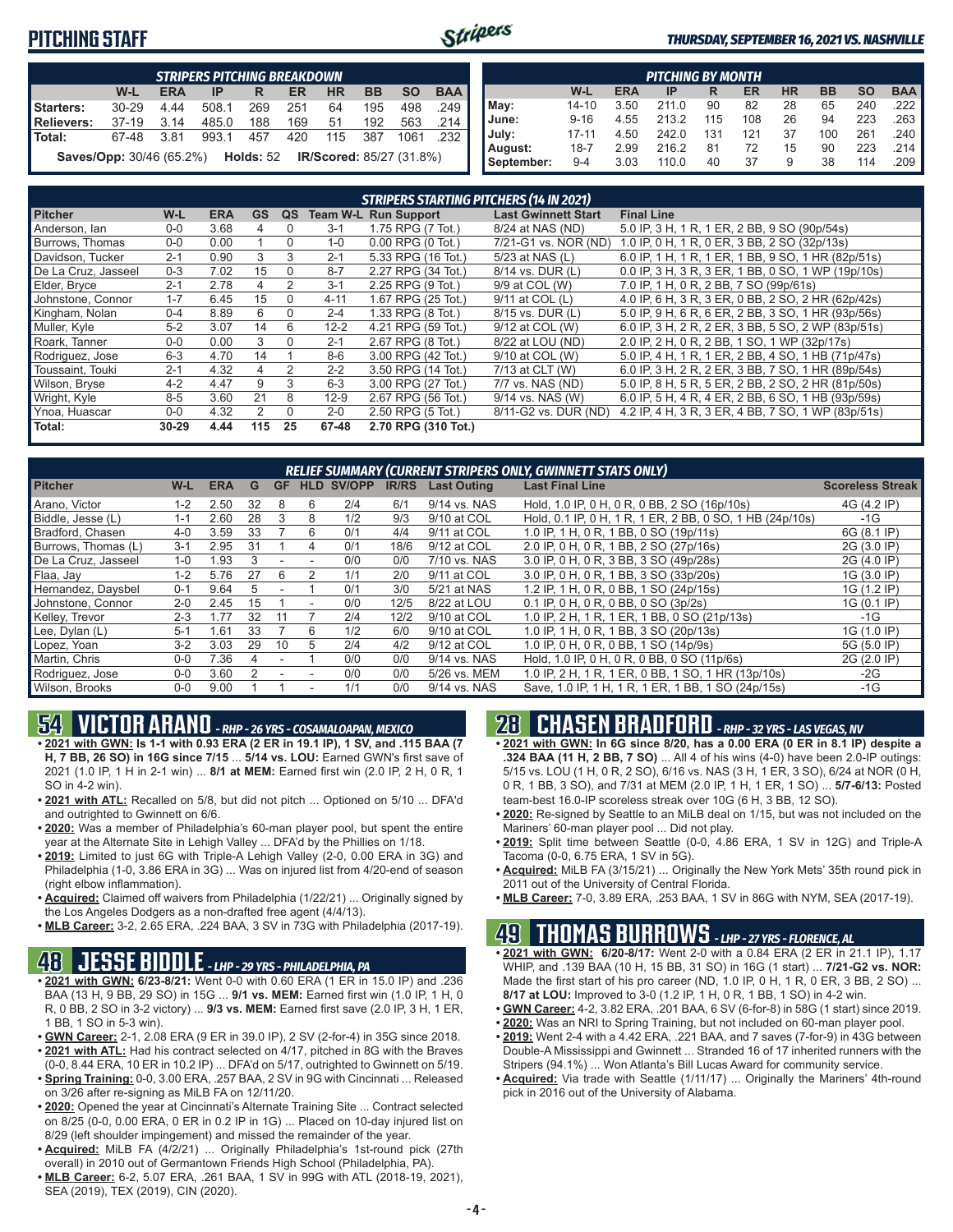### **60 JASSEEL DE LA CRUZ** *- RHP - 24 YRS - HATO MAYOR, D.R.* **• Prospecting:** #22 (Braves Top 30).

- **• 2021 with GWN:** Has pitched as a starter (0-3, 7.02 ERA, .284 BAA in 15G) and reliever (1-0, 1.93 ERA, .133 BAA in 3G) during his Triple-A debut ... **5/11-5/19:** Posted an 8.0-IP scoreless streak (2 H, 0 BB, 9 SO) over 3G (2 starts) ... **6/1 vs. JAX:** Had his best start of the year in a no-decision (5.0 IP, 3 H, 1 R, 1 ER, 3 BB, 6 SO) ... **7/10 vs. NAS:** Earned his first career Triple-A win in relief (3.0 IP, 0 H, 0 R, 3 BB, 3 SO in 8-4 victory) ... **8/16-9/15:** Was on the Injured List.
- **• 2021 with ATL:** Recalled on 5/8, but did not make his MLB debut before being optioned back to Gwinnett on 5/10.
- **• Spring Training:** 0-0, 27.00 ERA, .500 BAA, 1 SV in 3G with Atlanta.
- **• 2020:** Was on Atlanta's 60-man player pool, spent most of the year at the Alternate Training Site at Coolray Field ... Recalled by the Braves for the first time in his career on 9/15, but did not make his MLB debut (optioned on 9/16).
- **• 2019:** Went 7-9 with a 3.25 ERA and .212 BAA in 25 games (24 starts) across three levels (ROM, FLA, MIS) ... Named the Florida State League Pitcher of the Week on 5/19 after tossing the first no-hitter in Advanced-A Florida FireFrogs history on 5/18 vs. Jupiter (9.0 IP, 2 BB, 4 SO, 89 pitches in 12-0 win).
- **• Acquired:** NDFA (6/1/15) out of Hato Mayor, Dominican Republic.

## **45 JAY FLAA** *- RHP - 29 YRS - BISMARCK, ND*

- **• 2021 with GWN: 5/13-6/24:** Did not allow an ER over his first 10G (1 R in 11.0 IP, 7 H, 9 BB, 15 SO, .171 BAA) ... **7/18 at CLT:** Earned his first save with GWN, tossing 1.0 IP (1 H, 1 ER, 0 BB, 2 SO) in a come-from-behind 13-12 victory ... **8/3 vs. CLT:** Earned first win with GWN (1.0 IP, 1 H, 0 R, 1 BB, 1 SO in 4-2 win).
- **• 2021 with ATL:** From 5/23-5/30, went 0-0 with a 27.00 ERA (4 ER in 1.1 IP) in 1G ... Outrighted to Gwinnett on 7/13.
- **• 2021 with BAL:** Selected by Baltimore on 4/26 and made his MLB debut on 4/27 vs. the NY Yankees (1.1 IP, 2 BB, 1 SO, struck out Aaron Judge) ... Optioned on 4/28, appeared in 1G with Triple-A Norfolk (0-0, 16.20) ... DFA'd on 5/8.
- **• Spring Training:** 0-0, 3.38 ERA, .200 BAA, 0 SV in 3G with Baltimore.
- **• 2020:** Was not on Baltimore's 60-man player pool, did not play.
- **• 2019:** Went 2-5 with a 4.69 ERA, .256 BAA, and 5 SV in 40G (3 starts) between Double-A Bowie and Norfolk (2-3, 5.24 ERA, 4 SV in 29G during Triple-A debut).
- **• Acquired:** Claimed off waivers from Baltimore (5/11/21) ... Originally the Orioles' 6th-round pick in 2015 out of North Dakota State University (Fargo, ND).
- **• MLB Career:** 0-0, 13.50 ERA, .300 BAA in 2G with Baltimore, Atlanta (2021).

## **36 DAYSBEL HERNANDEZ** *- RHP - 25 YRS - SANDINO, CUBA*

- **• MLB.com Prospect Ranks:** #27 (Braves Top 30).
- **• 2021 with GWN:** Was part of Gwinnett's Opening Night roster and made his Triple-A debut, going 0-1 with a 9.64 ERA and .235 BAA in 5G from 5/5-5/21 ... Transferred to Double-A Mississippi on 5/25 ... Rejoined Gwinnett on 9/14.
- **• 2021 with MIS:** Went 3-1 with a 2.76 ERA, .200 BAA, and 3 SV (3-for-5) in 26G from 5/25-9/12 ... Over his final 16G from 7/1-9/12, posted a 1.33 ERA (3 ER in 20.1 IP) and .164 BAA ... **7/10 vs. PNS:** Tossed final 2.0 IP of combined no-hitter (Bryce Elder threw 7.0 hitless IP) in 6-0 victory.
- **• Spring Training:** 0-0, 9.00 ERA, .353 BAA, 0 SV in 6G with Atlanta.
- **• 2020:** Was not on the Braves' 60-man player pool ... Participated in Atlanta's Instructional League at Coolray Field in October.
- **• 2019:** Spent entire season with Advanced-A Florida, going 5-2 with a 1.71 ERA, .184 BAA, and 7 SV (7-for-10) in 35G ... Named MiLB.com Braves Org. All-Star.
- **• Acquired:** NDFA (9/13/17) out of Sandino, Cuba.

# **43 TREVOR KELLEY** *- RHP - 27 YRS - PROVIDENCE, RI*

- **• 2021 with GWN: Is 2-1 with 0.95 ERA (3 R, 2 ER in 19.0 IP), 2 SV, .145 BAA (9 H, 8 BB, 26 SO) over 18G since 7/11** ... **5/12-6/27:** Allowed runs in just 2 of 13G for a 1.72 ERA (3 ER in 15.2 IP, 13 H, 6 BB, 15 SO, .241 BAA) ... **9/4 vs. MEM:** Earned first save (2.0 IP, 0 H, 0 R, 0 BB, 3 SO in 5-2 win).
- **• Spring Training:** Did not pitch in Chicago Cubs' MLB camp ... Released on 4/23. **• 2020:** Pitched in 4G with Philadelphia, going 0-0 with a 10.80 ERA ... Outrighted
- on 8/14 and spent the rest of the season at the Phillies Alternate Site. **• 2019:** In 52G with Triple-A Pawtucket, went 5-5 with a 1.79 ERA, .216 BAA, and 12 SV ... Was an International League Midseason and Postseason All-Star and a *Baseball America* Triple-A All-Star ... Led IL in appearances and was T-1st in saves ... Made MLB debut on 7/2 at Toronto and logged 10G with Boston (0-3, 8.64 ERA).
- **• Acquired:** MiLB FA (4/28/21) ... Originally Boston's 36th-round pick in 2015 out of the University of North Carolina at Chapel Hill.
- **• MLB Career:** 0-3, 9.26 ERA, .347 BAA, 0 SV in 14G with BOS (2019), PHI (2020).

# **58 DYLAN LEE** *- LHP - 27 YRS - DINUBA, CA*

- **• 2021 with GWN: Is 3-1 with 0.46 ERA (2 R, 1 ER in 19.2 IP), 1 SV, .159 BAA (11 H, 3 BB, 27 SO) in 16G since 7/18** ... **5/4 at CLT:** Earned the win in his Stripers' debut (2.0 IP, 1 H, 1 R, 0 ER, 0 BB, 3 SO in 10-9 win in 12 innings) ... **6/11 at MEM:** Recorded his first pro hit, a double (1-for-2, R) ... **5/26-7/9:** Had a 1.65 ERA (3 ER in 16.1 IP, 9 H, 2 BB, 12 SO) and .161 BAA over 12G ... **8/18 at LOU:** Earned his first save with the Stripers (1.0 IP, 0 H, 0 R, 0 BB, 1 SO in 4-1 win) ... **7/31-9/3:** Pitched 13.1 scoreless IP over 10G (4 H, 1 BB, 18 SO), going 2-0 with 1 SV.
- **• Spring Training:** 0-0, 0.00 ERA, 0 SV in 2G with Miami ... Released on 3/29.
- **• 2020:** Was a non-roster invite to Marlins Spring Training, but was not on Miami's 60-man player pool ... Did not play.
- **• 2019:** Logged 45G between Double-A Jacksonville (0-3, 1.91 ERA, .176 BAA, 13 SV in 32G) and Triple-A New Orleans (1-3, 4.71 ERA, .329 BAA, 0 SV in 13G).
- **• Acquired:** MiLB FA (4/15/21) ... Originally Miami's 10th-round pick in 2016 out of Cal State Fresno.

## **55 YOAN LOPEZ** *- RHP - 28 YRS - NUEVA GERONA, CUBA*

- **• 2021 with GWN:** Has a pair of wins in extra innings, 6/9-G2 at MEM (1.0 IP, 1 H, 0 R in 3-1 win in 8 innings) and 6/18 vs. NAS (1.0 IP, 2 H, 1 R, 0 ER, 1 SO in 8-7 win in 10 innings) ... **7/18-8/21:** Went 1-0 with 0.82 ERA (1 ER in 11.0 IP) and .162 BAA (6 H, 4 BB, 13 SO) in 10G ... **8/11-G2 vs. DUR:** Tallied his first save with the Stripers (1.0 IP, H, 0 R, 3 BB, 2 SO), leaving bases loaded in 5-3 win.
- **• 2021 with ARI:** Began the season on Arizona's Opening Day roster ... In 2 stints, went 0-0 with a 6.57 ERA (9 ER in 12.1 IP) and 0 SV (0-for-3) in 13G ... DFA'd on 5/20, traded to Atlanta on 5/22 and optioned to Gwinnett.
- **• Spring Training:** 1-0, 4.91 ERA, .214 BAA, 0 SV in 8G with Arizona.
- **• 2020:** In 20G with Arizona, went 0-1 with a 5.95 ERA, .269 BAA, and 2 holds.
- **• 2019:** Set MLB career highs in G (70) and holds (21), going 2-7 with a 3.41 ERA, .232 BAA, and 1 SV (1-for-4) with the D-backs.
- **• Acquired:** Via trade with Arizona in exchange for CF Deivi Estrada (5/22/21) ... Originally signed by the D-backs as a NDFA out of Cuba (1/16/15).
- **• MLB Career:** 2-8, 4.25 ERA, .252 BAA, 1 SV in 113G with Arizona (2018-21).

# **56 BROOKS WILSON** *- RHP - 25 YRS - LAKELAND, FL*

- **• 2021 with GWN: 9/14 vs. NAS:** Made his Triple-A debut, earning the save (1.0 IP, 1 H, 1 ER, 1 BB, 1 SO, induced game-ending 5-4-3 DP in 6-5 victory).
- **• 2021 with MIS:** In 33G with the M-Braves, went 3-1 with a 2.45 ERA, .201 BAA, and 5 SV (5-for-9) ... Went at least 2.0 IP in 8 outings ... **5/7-5/23:** Did not allow a run over his first 5G (8.2 IP) at the Double-A level ... **5/7-6/29:** Went 2-1 with a 1.61 ERA, .158 BAA, and 1 SV (1-for-3) in 14G ... **9/3-9/12:** Posted a 1.80 ERA (1 ER in 5.0 IP), .167 BAA, and 2 SV (2-for-2) over his final 5G.
- **• 2020:** Was not on the Braves' 60-man player pool, did not play.
- **• 2019:** Spent the entire year with Advanced-A Florida, going 4-3 with a 2.47 ERA, 1.20 WHIP, and .240 BAA in 24G (11 starts) ... Went 3-3 with a 2.60 ERA in his 11 starts, including his first career CG on 8/29 at Charlotte (loss, 6.0 IP, 8 H, 4 R, 3 ER, 0 BB, 5 SO) ... In 13 relief outings, was 1-0 with a 2.16 ERA.
- **• Acquired:** Braves 7th-round pick in 2018 out of Stetson University (DeLand, FL).

|                |         | SCORELESS INNINGS STREAKS (15-PLUS INNINGS) \ |                  |                | <b>PITCHER AWARDS &amp; HONORS</b>  |                         |
|----------------|---------|-----------------------------------------------|------------------|----------------|-------------------------------------|-------------------------|
| <b>Pitcher</b> | Length  | <b>Dates</b>                                  | <b>Stats</b>     | <b>Pitcher</b> | <b>Award/Date</b>                   | <b>Stats</b>            |
| Bradford, C.   | 16.0 IP | 5/7-6/13 (10G)                                | 6 H, 3 BB, 12 SO | Wilson, B.     | AAA East Pitcher of Week (6/28-7/4) | 0-0, 7.0 IP, 0 ER, 7 SO |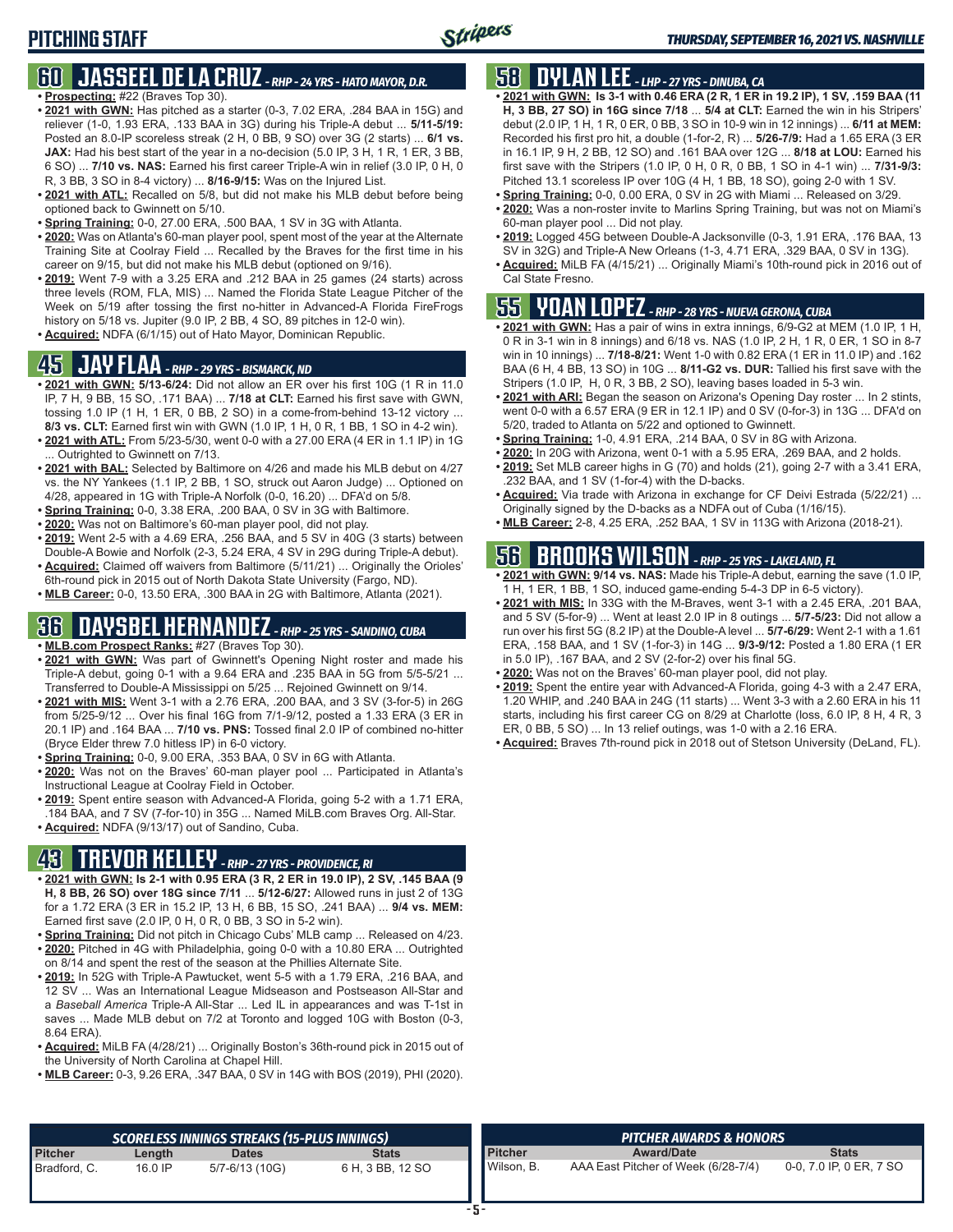## **BATTERS**

# **17 JOHAN CAMARGO** *- INF - 27 YRS - PANAMA CITY, PANAMA*

*SEASON WITH GWN:*.314, 15 HR, 58 RBI, 0 SB, .911 OPS *HIT STREAK:* 3G (6-12)

#### *9/14 vs. NAS:* 2-4, 3B, 2 RBI *SERIES:* .500 (2-4), 3B, 2 RBI

- **• Leaderboard:** Entering 9/16, ranks among Triple-A East top 10 in batting (2nd, .314), OBP (3rd, .389), hits (3rd, 111), runs (5th, 65), total bases (6th, 184), OPS (7th, .911), SLG (9th, .521), triples (T-9th, 4), and XBH (T-10th, 39).
- **• 2021 with GWN: 5/8 at CLT:** Notched first career multi-HR game (2-for-4, 2 HR, 2 RBI) ... **6/5 vs. JAX:** Started 5-4-3 triple play, GWN's first since 5/28/19 at TOL ... **7/18 at CLT:** Hit a 2-out, 2-run HR (#8) in 9th for a 12-11 lead (GWN had trailed 11-3) ... **7/30 at MEM:** Tallied season-high 4 RBI (2-for-4, 2B, HR #9) in 8-7 win ... **7/22-8/14:** Posted team-best 20G on-base streak (.347, 26-for-75, 4 2B, 2 3B, 2 HR, 14 R, 14 RBI, 6 BB, .924 OPS) ... **9/4 vs. MEM:** Matched season high with 4 RBI (2-for-3, HR #15) in 5-2 victory ... **9/4-9/9:** Posted 5-straight multi-hit games (.579, 11-for-19, 2 2B, 1 HR, 1 R, 5 RBI, 1.442 OPS).
- **• Gwinnett Career:** Has hits in 112 of 150G (74.7%) since 2017, batting .326 (187 for-573, 37 2B, 5 3B, 24 HR, 98 R, 100 RBI, 1 SB, .925 OPS).
- **• 2021 with ATL:** In 6 stints with the Braves, batting .000 (0-for-16, 1 R) in 15G.
- **• 2020:** Made Braves' Opening Day roster and batted .200 (8 2B, 4 HR, 16 R, 9 RBI) in 35G ... Added to the NLCS roster in place of injured Adam Duvall prior to Game 2 and played in 4G (.250, 2-for-8, 1 2B, 1 RBI).
- **• Acquired:** NDFA (7/2/10) out of Panama City, Panama.
- **• MLB Career:** .257, 68 2B, 4 3B, 34 HR, 144 RBI, 2 SB in 364G with Atlanta (2017- 21) ... Played in 2018 and 2020 Postseasons (.087, 1 2B, 1 RBI in 8G).

# **9 RYAN CASTEEL** *- 1B/C - 30 YRS - CHATTANOOGA, TN*

*SEASON WITH GWN:*.238, 7 HR, 25 RBI, 0 SB, .768 OPS *HIT STREAK:* -1G (0-1) *9/14 vs. NAS:*PH, 0-1 *SERIES:* .000 (0-1)

- **• 2021 with GWN: 5/15-5/18:** Had 6 RBI in 3G span, including 5/15 vs. LOU (1 for-2, GW 3-run 2B, 3 RBI) and 5/16 vs. LOU (1-for-3, HR, 2 RBI) ... **6/2 vs. JAX:** Notched pinch-hit 2-run double ... **6/3 vs. JAX:** Hit pinch-hit 2-run HR (#2) ... **6/24 at NOR:** Crushed game-winning grand slam (#3) in 6-2 victory (1-for-4, 4 RBI), his 2nd career slam (first since 7/20/13 with Adv-A Modesto) ... **8/8-G2 vs. CLT:** Homered for the first time since 6/24 (#4), a decisive 2-run shot in 8-2 victory ... **9/9 at COL:** Blasted a solo HR (#6) for lone run in a 1-0 win.
- **• 2020:** Was not on the Braves' 60-man player pool ... Did not play.
- **• 2019:** Played 118G with Double-A Mississippi, batting .263 (21 2B, 2 3B, 21 HR, 73 RBI, .811 OPS) ... Ranked 2nd in the Southern League in homers and RBI, 3rd in slugging (.477) ... Was his 2nd career 20-homer season (hit 22 in 2013).
- **• Acquired:** MiLB FA (3/14/21) ... Originally Colorado's 17th-round pick in 2010 out of Cleveland State Community College (Cleveland, TN).

### **12 TRAVIS DEMERITTE** *- OF - 26 YRS - NEW YORK, NY*

*SEASON WITH GWN:*.293, 20 HR, 53 RBI, 7 SB, .995 OPS *HIT STREAK:* 2G (2-9) *9/14 vs. NAS:*1-4 *SERIES:* .250 (1-4)

- **• Leaderboard:** Entering 9/16, ranks T-9th in Triple-A East in homers (20).
- **• 2021 with GWN: 5/4 at CLT:** Tallied 5 RBI (3-for-6, HR) to set GWN Opening Night record ... **6/2-7/21:** Posted 10G hitting streak (.372, 16-for-43, 2 2B, 3 HR, 10 R, 8 RBI, 1.041 OPS) ... **6/10-7/10:** Was on the Injured List ... **7/17-7/25:** Hit 3 grand slams in 7G span, raising his career total to 6 (4 with GWN) ... **7/27 at MEM:** Homered for 3rd straight game, GW solo blast (#12) in 1-0 win ... **8/21 at LOU:** Matched a season high with 4 hits (4-for-4, 3-run HR, 2 R, 4 RBI) ... **9/12 at COL:** Hit 20th HR of the year (1-for-5, 3 RBI), becoming 3rd player in GWN history with two 20-HR seasons (Ernesto Mejia in 2012-13, Stefan Gartrell in 2011-12).
- **• Gwinnett Career:** Has reached base in 143 of 165G (86.7%) since 2019, batting .289 (163-for-564, 40 2B, 2 3B, 40 HR, 116 R, 126 RBI, 11 SB, .964 OPS).
- **• 2020:** Hit .172 with 1 2B, 4 RBI in 18G with Detroit ... DFA'd on 2/5/21.
- **• 2019:** Made his Triple-A debut with Gwinnett and was an IL All-Star (.286, 20 HR, 73 RBI, .944 OPS in 96G) ... Traded to Detroit on 7/31, made his MLB debut (.225, 3 HR, 10 RBI in 48G).
- **• Acquired:** Off Waivers from Detroit (2/12/21) ... Originally Texas' 1st-round pick (30th overall) in 2013 out of Winder-Barrow High School (Winder, GA).
- **• MLB Career:** .217, 8 2B, 2 3B, 3 HR, 14 RBI, 3 SB with Detroit (2019-20).

# **18 PHILLIP ERVIN** *- OF - 29 YRS - MOBILE, AL*

*SEASON WITH GWN:*.202, 7 HR, 26 RBI, 11 SB, .651 OPS *HIT STREAK:* -1G (0-1)

*9/14 vs. NAS:*PH, 0-1 *SERIES:* .000 (0-1)

- **• 2021 with GWN: 6/2 vs. JAX:** Hit decisive 3-run HR (#1) and tallied season-high 4 RBI (1-for-4, R) ... **6/13 at MEM:** Belted game-tying 2-run HR (#2) with 2 outs in the 9th of an eventual 7-6 loss (1-for-3, 1 R, 2 RBI) ... **7/7 vs. NAS:** Clubbed game-tying 2-run pinch-hit HR (#5, 1-for-1, 2 RBI) ... **8/1 at MEM:** Lined GWRBI single with 2 outs in 9th inning in 4-2 win (1-for-2, RBI) ... **9/3 vs. MEM:** Launched 2nd pinch-hit homer of the year (solo, 1-for-1, 1 RBI).
- **• 2020:** Between Cincinnati and Seattle, hit .149 with 3 2B, 4 RBI, 1 SB in 37G ... DFA'd by the Reds (8/28), Mariners (12/16), and Chicago Cubs (2/20/21).
- **• Acquired:** Off waivers from the Chicago Cubs (2/22/21) ... Originally Cincinnati's 1st-round pick (27th overall) in 2013 out of Samford University (Homewood, AL).
- **• MLB Career:** .247, 26 2B, 8 3B, 17 HR, 68 RBI, 15 SB in 237G with CIN, SEA (2017-20) ... Tallied 7 of his 8 career triples in 2019 (ranked 7th in NL).

### **7 MAIKEL FRANCO** *- INF - 29 YRS - AZUA, D.R. SEASON WITH GWN:*--- *HIT STREAK:* 0G (0-0)

#### *9/14 vs. NAS:*DNP *LAST SERIES (at COL):* DNP

- **• 2021 with GWN:** Joined the Stripers on 9/8 ... Will make his Braves org. debut.
- **• 2021 with BAL:** Signed a MLB deal on 3/16 ... Hit .210 (22 2B, 11 HR, 31 R, 47 RBI, .608 OPS) in 104G ... Hit season-best .269 (6 2B, 4 HR, 12 R, 17 RBI, .768 OPS) in 26G in June ... Released on 8/25.
- **• 2020 with KC:** Signed a MLB deal with Kansas City on 12/27/19 ... In lone season with the Royals, hit .278 (16 2B, 8 HR, 23 R, 38 RBI, 1 SB, .778 OPS) in 60G.
- **• Acquired:** MiLB FA (8/31/21) ... Originally a NDFA with Philadelphia (1/13/10).
- **• Triple-A History:** With Lehigh Valley (2014-15, 2019), hit .272 (47 2B, 6 3B, 22 HR, 84 R, 108 RBI, 5 SB, .765 OPS) in 178G.
- **• MLB Career:** .246, 148 2B, 4 3B, 121 HR, 428 RBI, 4 SB in 820G with PHI (2014- 19), KC (2020), BAL (2021) ... In 6 years with Phillies, hit .249 with 102 HR, 343 RBI (had 20-plus HR in 3-straight years from 2016-18).

#### **8 RYAN GOINS** *- INF - 33 YRS - TEMPLE, TX* **SEASON WITH GWN:**

| .234, 6 HR, 34 RBI, 2 SB, .654 OPS | <b>HIT STREAK:</b> $1G(2-4)$       |
|------------------------------------|------------------------------------|
| ir, R, Rbi                         | <b>SERIES:</b> .500 (2-4), HR, RBI |

- **9/14 vs. NAS:** 2-4, H **• 2021 with GWN: 5/4 at CLT:** Hit Gwinnett's first HR of the season (solo, 2-for-5, RBI) ... **5/12 vs. LOU:** Set season highs for hits (3-for-4) and RBI (3) ... **6/18-6/29:** Posted season-best 8G hitting streak (.400, 10-for-25, 1 2B, 3 R, 6 RBI) ... **7/4 at DUR:** Homered for the first time since Opening Night (2-run, #2, 1-for-4, 2 RBI) ... **8/13 vs. DUR:** Clubbed 2-run HR (#4) in 8th inning for decisive runs in 6-4 victory (2-for-4, 2 R, 2 RBI) ... **8/6-8/17:** In his first 8G since returning from the Olympics, hit .304 (7-for-23, 3 HR, 5 R, 6 RBI, .987 OPS).
- **• Tokyo Olympics:** Was on GWN's Temporary Inactive List while playing for Mexico in this year's Olympics ... Hit .250 (1-for-4, R, RBI) in 2G (MEX went 0-3).
- **• Triple-A Career:** Has played for BUF (2013-16), LHV (2018), CLT (2019), and GWN (2021) ... Was teammates with MGR Matt Tuiasosopo in 2014 with BUF.
- **• 2020:** Played in 14G with the Chicago White Sox, batting .000 (0-for-9, 4 R) ... Spent most of the year at the Alternate Training Site in Schaumburg, IL.
- **• Acquired:** MiLB FA (2/25/21) ... Originally Toronto's 4th-round pick in 2009 out of Dallas Baptist University (Dallas, TX).
- **• MLB Career:** .228, 71 2B, 12 3B, 22 HR, 158 RBI in 555G with TOR, KC, CWS (2013-20) ... Played for TOR in 2015-16 Postseasons (.146, 1 HR, 5 RBI in 14G).

## **5 TERRANCE GORE** *- OF - 30 YRS - MACON, GA*

*SEASON WITH GWN:*.231, 0 HR, 1 RBI, 17 SB, .721 OPS *HIT STREAK:* -1G (0-3) *9/14 vs. NAS:*DNP *LAST SERIES (at COL):* .200 (1-5), SB

- **• 2021 with GWN:** Is 17-for-21 (80.9%) in stolen base attempts, including a pair of 2-steal games (5/18 at NAS, 6/18 vs. NAS) ... **6/9-G2 at MEM:** Stole 3rd and scored winning run in 8th inning of 3-1 victory ... **7/10 vs. NAS:** Notched seasonhigh 3 hits (3-for-3, 2B, R).
- **• 2020:** Logged 2G in his lone season with the Los Angeles Dodgers (0 PA).
- **• Acquired:** MiLB FA (2/18/21) ... Originally Kansas City's 20th-round pick in 2011 out of Gulf Coast Community College (Panama City, FL).
- **• MLB Career:** .224, 2 2B, 1 3B, 0 HR, 1 RBI, 40 SB in 102G with KC, CHC, LAD (2014-20) ... Played in the Postseason with KC (2014-15) and CHC (2018), going 0-for-2 with 3 R, 5 SB ... Won World Series with the Royals in 2015.

## **4 SEAN KAZMAR JR.** *- INF - 37 YRS - VALDOSTA, GA*

| <b>SEASON WITH GWN:</b> .222, 9 HR, 26 RBI, 3 SB, .644 OPS                 |  | <b>HIT STREAK:</b> $1G(1-4)$ |                           |  |
|----------------------------------------------------------------------------|--|------------------------------|---------------------------|--|
| $9/14$ vs. NAS: 1-4                                                        |  |                              | <b>SERIES:</b> .250 (1-4) |  |
| • Curinnott Caroor: Botting 264 (674 for 2553 136 2B 12 3B 46 HD 308 D 206 |  |                              |                           |  |

- **• Gwinnett Career:** Batting .264 (674-for-2553, 136 2B, 12 3B, 46 HR, 308 R, 296 RBI, 26 SB) in 745G over 8 seasons ... Leads in career G, AB, H, TB (972), 2B, R, RBI ... Ranks 2nd in career 3B (12) ... Ranks 3rd in career HR (46).
- **• Braves Records:** Owns Atlanta Braves Triple-A records for career hits (passed Larry Whisenton's 657 on 7/31 at MEM) and at-bats (passed Chico Ruiz's 2,510 on 8/22 at LOU) ... Is 2nd in doubles (136), 3rd in games (745), 4th in RBI (296).
- **• 2021 with GWN: 5/25 vs. MEM:** Lined a walk-off single in the 9th for a 2-1 win, his first career walk-off RBI with GWN ... **7/8-G1 vs. NAS:** Passed Joey Terdoslavich for 3rd on GWN career HR list (#42, 1-for-3, 2 RBI) ... **7/22 vs. NOR:** Passed Damon Hollins for 2nd on ATL Triple-A hits list (#649, 2-for-3, HR, 2 RBI) ... **7/28 at MEM:** Notched his 999th and 1,000th career Triple-A hits (2-for-5, R) ... **9/1 vs. MEM:** Hit game-winning 2-run HR (#9) in 7th for 3-2 victory (2-for-3, 2 RBI).
- **• 2021 with ATL:** Contract selected on 4/17, has spent 2 stints with Atlanta (4/17- 4/23, 5/4-5/7), going 0-for-2 ... Pinch hit on 4/17 at the Chicago Cubs, marking his first MLB appearance in 4,589 days since 9/23/08 with San Diego ... The last player with a bigger gap between MLB appearances was Ralph Winegarner (13 years, 14 days between 6/23/36 with CLE and 7/7/49 with STL).
- **• Acquired:** MiLB FA (12/7/20) ... Originally San Diego's 5th-round pick in 2004 out of the College of Southern Nevada.
- **• MLB Career:** .195, 1 2B, 0 3B, 0 HR, 2 RBI in 22G with SD (2008), ATL (2021).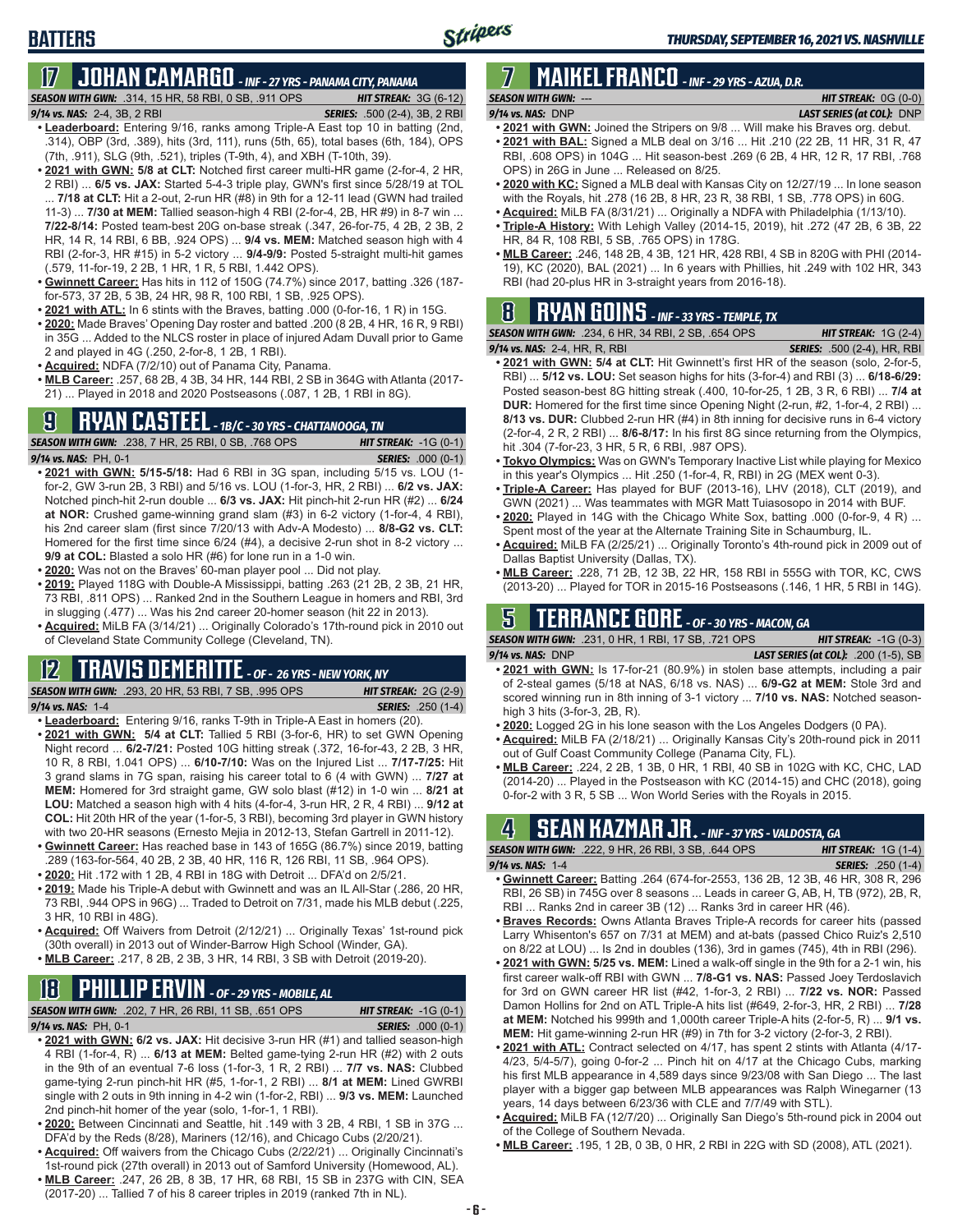# **22 JASON KIPNIS** *- INF - 34 YRS - NORTHBROOK, IL*

*SEASON WITH GWN:*.295, 10 HR, 31 RBI, 1 SB, .928 OPS *HIT STREAK:* 1G (2-3)

**BATTERS**

- *9/14 vs. NAS:*2-3, 2B, HR, 3 R, 3 RBI, BB *SERIES:* .667 (2-3), 2B, HR, 3 RBI **• 2021 with GWN: In 16G since 8/20, batting .455 (20-for-44, 4 2B, 5 HR, 10 R, 12 RBI, 1 SB, 1.423 OPS)** ... **5/28 vs. MEM:** Belted decisive 3-run HR (#1, 2-for-3, 3 RBI) ... **6/16 at NAS:** Hit game-winning HR (#2), a 2-run shot (2-for-4,, 2 RBI) ... **7/6-7/16:** Had 5 multi-hit efforts in 9G, batting .350 (14-for-40, 3 2B, 1 3B, 2 HR, 8 R, 10 RBI, .991 OPS) ... **7/14 at CLT:** Fell triple shy of the cycle (3-for-5, 2B, HR, 3 R, 2 RBI) ... **9/7 at COL:** Facing former club, tallied 3 XBH (3-for-4, 2 2B, HR #8, 2 R, 3 RBI) ... **9/14 vs. NAS:** Hit 2-run HR (#10) in 3-RBI effort (2-for-3, 2B, 3 R). **• 2020:** In his lone season with the Chicago Cubs, hit .237 (8 2B, 1 3B, 3 HR, 16
- RBI, 1 SB) in 44G ... Played in 2G during the Postseason (0-for-3, 1 BB, 1 SO). **• Acquired:** MiLB FA (3/29/21) ... Originally Cleveland's 2nd-round pick in 2009 out
- of Arizona State University (Tempe, AZ).
- **• MLB Career:** .260, 260 2B, 24 3B, 126 HR, 545 RBI, 136 SB in 1,165G with CLE, CHC (2011-20) ... Was 2-time AL All-Star with CLE (2013, 2015) ... Hit .192 (3 2B, 1 3B, 4 HR, 9 RBI) in 26G in Postseason with CLE (2013, 2016-18), CHC (2020).

# **34 CARLOS MARTINEZ** *- C - 26 YRS - CARTAGENA, COLOMBIA*



- **• 2021 with GWN:** Was a member of Gwinnett's Opening Night roster ... **5/4-5/13:** Hit safely in each of his first 3 career Triple-A games (.333, 5-for-15, 2B, 3 RBI) ... Placed on the Development List on 6/7 ... Transferred to Mississippi on 6/23 ... Rejoined the Stripers on 9/14.
- **• 2021 with MIS:** In 11G, batted .222 (2 2B, 1 HR, 3 R, 3 RBI) ... 6/25 vs. TNS: In his first game, went 3-for-4 (2 2B, HR, R, 2 RBI) ... Placed on the Development List on 7/27 ... Transferred to Rome on 8/10.
- **• 2021 with ROM:** Hit .272 (7 2B, 1 HR, 10 R, 14 RBI) in 23G ... **8/27-9/12:** Batted .304 (17-for-56, 6 2B, 1 HR, 9 R, 14 RBI, .798 OPS) in final 14G ... **9/8 at ASH:** Went 3-for-5 with 3 doubles.
- **• 2020:** Was not on the Braves' 60-man player pool, did not play.
- **• 2019:** Played 63G for Double-A Mississippi, batting .198 (4 2B, 2 HR, 15 RBI, 3 SB) ... Joined Gwinnett for the IL Postseason on 9/6, but did not play.
- **• Acquired:** NDFA (11/21/12) out of Cartagena, Colombia.

## **20 JONATHAN MORALES** *- C - 26 YRS - ARROYO, PUERTO RICO*



- **• 2021 with GWN: 5/7 at CLT:** Tied his single-game career high with 5 RBI, going 2-for-6 with a 3-run HR (#1) in the 9th ... **8/6 vs. CLT:** Hit a 2-out walk-off single in 11th inning for 4-3 win (2nd career walk-off with GWN, last on 7/21/18 vs. PAW) ... **8/20 at LOU:** Went 4-for-4 (2B, HR, 2 R, 3 RBI), his most hits in a game since 8/13/16 with Class-A Rome at Hickory (career-best 5-for-5).
- **• GWN Career:** In 94G since 2018, batting .223 (10 2B, 4 HR, 33 RBI, .557 OPS).
- **• 2020:** Spent entire year at Braves Alternate Training Site in Gwinnett (no MLB debut) ... Played for Caguas of the Puerto Rican Winter League (.394, 3 HR, 9 RBI in 13G), earning PWL Postseason All-Star honors.
- **• 2019:** Hit .240 (13 2B, 2 HR, 27 R, 25 RBI) in 80G between Double-A Mississippi and Gwinnett ... Logged 1 game during the IL Playoffs (0-for-1, BB).
- **• Acquired:** Braves' 25th-round pick in 2015 out of Miami-Dade CC.

## **15 CRISTIAN PACHE** *- OF - 22 YRS - SANTO DOMINGO CENTRO, D.R.*

*SEASON WITH GWN:*.271, 10 HR, 37 RBI, 9 SB, .774 OPS *HIT STREAK:* 1G (2-4) *9/14 vs. NAS:* 2-4, R *SERIES:* .500 (2-4)

- **• MLB.com Prospect Ranks:** #1 (Braves Top 30), #39 (Top 100).
- **• 2021 with GWN: Ranks 7th in the Triple-A East in batting since 8/1, hitting .322 (39-for-121, 8 2B, 4 HR, 20 R, 15 RBI, 5 SB, .871 OPS) in 33G** ... **5/29- 6/1:** Assigned to rehab (right hamstring inflammation), played 1G before being activated/optioned on 6/2 ... **6/5 vs. JAX:** Went 3-for-6 with 2 doubles, including game-tying 2-run double in 9th ... **6/10 at MEM:** Tallied first career multi-HR game (3-for-5, 2 HR, 3 R, 4 RBI) ... **6/30 at DUR:** Notched last-at-bat GWRBI single in 9th for 2-1 win (2-for-3, 2B, RBI) ... **7/21 vs. NOR:** Homered in both games of a DH (#3-4, 2-for-6, 2 R, 2 RBI) ... **8/11 vs. DUR:** Went 4-for-6 with 5 RBI in a DH sweep, tallying 2 HR (#8-9) and delivering 2-out walk-off single in G1 (won 4-3) ... **9/7 at COL:** Fell triple shy of the cycle (3-for-4, 2B, HR #10, 3 R, RBI, SB).
- **• 2021 with ATL:** On Atlanta's Opening Day roster for the first time ... Hit .111 (3 2B, 1 HR, 6 R, 4 RBI) in 22G ... Placed on IL twice, on 4/14 and 5/14.
- **• 2020:** Spent most of the year at the Alternate Training Site ... Made his MLB debut on 8/21 vs. Philadelphia (1-for-4) ... Played just 2G during regular season (.250) ... Also made MLB Postseason debut (.182, 1 2B, 1 HR, 4 R, 4 RBI in 12G).
- **• 2019:** Between Mississippi (104G) and Gwinnett (26G), hit .277 (36 2B, 9 3B, 12 HR, 63 R, 61 RBI, 8 SB, .802 OPS) in 130G ... Named a Southern League Postseason All-Star and MLB All-Star Futures Game participant.
- **• Acquired:** NDFA (7/4/15) out of Santo Domingo Centro, D.R.
- **• MLB Career:** .119, 3 2B, 0 3B, 1 HR, 4 RBI, 0 SB in 24G with Atlanta (2020-21).

### **2 YOLMER SANCHEZ** *- INF - 29 YRS - MARACAY, VENEZUELA SEASON WITH GWN:*.212, 9 HR, 32 RBI, 5 SB, .655 OPS *HIT STREAK:* 1G (1-4)

*9/14 vs. NAS:*DNP *LAST SERIES (at COL):* .095 (2-21), RBI, SB

- **• 2021 with GWN: 5/7 at CLT:** Went 3-for-5 (3 R, 3 RBI) with GWN's first triple of the year ... **6/9-G2 at MEM:** Stole home as part of a double-steal with Drew Waters, scored tying run in 3-1 win (1-for-2, R, SB) ... **7/30 at MEM:** Recorded 2nd career multi-HR game (1st since 5/2/15, CLT vs. SWB), hitting 2 solo shots (#4-5) including GW blast in 8th for 8-7 win (2-for-3, 3 R, 2 RBI) ... **8/26 at NAS:** Fell a homer shy of the cycle (3-for-4, 2B, 3B, RBI) in 2-1 win ... **7/22-9/5:** Hit .290 (29 for-100, 2 2B, 1 3B, 8 HR, 17 R, 18 RBI, .933 OPS) in 33G.
- **• 2020:** Played 11G with the Chicago White Sox, batting .313 (3 2B, 1 HR, 1 RBI, 1.164 OPS) ... Made his MLB Postseason debut in the ALWCS (1G, no at-bat).
- **• Acquired:** MiLB FA (3/31/21) ... Originally a NDFA with Chi. White Sox (5/29/09). **• MLB Career:** .245, 113 2B, 24 3B, 32 HR, 215 RBI, 30 SB in 657G with the Chi. White Sox (2014-20) ... Won an AL Gold Glove in 2019 (.987 FPCT at 2B).

|  |  | <b>RILEY UNROE</b> - INF - 26 YRS - NEW ORLEANS, LA |  |
|--|--|-----------------------------------------------------|--|
|  |  |                                                     |  |

| <b>SEASON WITH GWN: .118, 0 HR, 0 RBI, 1 SB, .368 OPS</b> | <b>HIT STREAK:</b> $1G(1-3)$            |
|-----------------------------------------------------------|-----------------------------------------|
| $9/14$ vs. NAS: DNP                                       | <b>LAST SERIES (at COL):</b> .333 (1-3) |

- **• 2021 with GWN:** Was on the Stripers' Opening Night roster, played in 6G through 5/16 (.071, 1-for-14, 2 R, 1 SB) ... Transferred to Mississippi on 5/18 ... Rejoined Gwinnett on 9/9.
- **• 2021 with MIS:** In 27G, hit .261 (23-for-88, 3 2B, 2 3B, 2 HR, 6 RBI, 1 SB, .732 OPS) ... Was on the IL from 6/16-7/14, 7/24-8/10, 8/19-9/7.
- **• 2020:** Was not on Braves' 60-man player pool ... Played for Brisbane in Australian Baseball League (.176, 0 HR, 3 R, 0 RBI in 6G).
- **• 2019:** Played for Advanced-A Florida, Double-A Mississippi, and Gwinnett, batting .281 (22 2B, 3 3B, 9 HR, 59 R, 60 RBI, 14 SB) in 128G ... Named Florida State League Midseason All-Star, Southern League Player of the Week (9/2/19), and MiLB.com Braves Organization All-Star.
- **• Acquired:** 2018 Rule 5 (LA Angels) ... Originally Tampa Bay's 2nd-round pick in 2013 out of Desert Ridge High School (Mesa, AZ).

# **11 Drew WATERS** *- OF - 22 YRS - ATLANTA, GA*

*SEASON WITH GWN:*.239, 9 HR, 34 RBI, 24 SB, .714 OPS *HIT STREAK:* 5G (8-22)

*9/14 vs. NAS:*1-5, 2B, R *SERIES:* .200 (1-5), 2B

- **• Leaderboard:** Entering 9/16, ranks among Triple-A East top 10 in stolen bases (T-5th, 24) and runs (T-6th, 62).
- **• MLB.com Prospect Ranks:** #3 (Braves Top 30), #81 (Top 100 Prospects).
- **• 2021 with GWN: 5/15-6/10:** Hit .316 (25-for-79, 4 2B, 3 HR, 16 R, 9 RBI, 6 SB, .906 OPS) in 21G ... **5/18 at NAS:** Recorded first career multi-HR game (3-for-5, 2 HR, 3 RBI) and became the first GWN player to homer from both sides of the plate since Mel Rojas Jr. (7/7/16 at CLT) ... **5/19 at NAS:** Fell a triple shy of the cycle in first 4-hit game at Triple-A (4-for-5, 2B, HR, 2 R, 2 RBI, 2 SB) ... **6/9-G2 at MEM:** Lined RBI single in 8th (2-for-3, R, RBI) for last-at-bat 3-1 win ... **7/2-7/18:** Posted 13G on-base streak (.357, 20-for-56, 8 2B, 1 3B, 2 HR, 14 R, 10 RBI, 4 SB) ... **7/1-7/31:** Led Triple-A East in XBH with 17, batting .301 (31-for-103, 11 2B, 1 3B, 5 HR, 23 R, 17 RBI, 5 SB, .924 OPS) in 24G ... **9/10 at COL:** Homered for first time since 7/24 (solo, #9) and tallied game-ending outfield assist (#11) in 6-3 win.
- **• Futures Game:** Played for the NL Team in the 2021 SiriusXM All-Star Futures Game on 7/11 at Coors Field (1-for-1, BB) ... Was the 7th active Gwinnett player selected to the game (1st since RHP Touki Toussaint in 2018).
- **• 2020:** Spent entire year at Braves Alternate Site in Gwinnett (no MLB debut).
- **• 2019:** Hit .309 (40 2B, 9 3B, 7 HR, 80 R, 52 RBI, 16 SB) in 134G with Double-A Mississippi and Gwinnett ... Won Southern League Batting Title (.319, best in MIS history) and Most Valuable Player (1st in MIS history) ... Ranked among MiLB top 5 in doubles (T-3rd, 40) and hits (5th, 163).
- **• Acquired:** Braves' 2nd-round pick in 2017 out of Etowah High School (Woodstock, GA) ... Named Gatorade Georgia Baseball Player of the Year in 2017.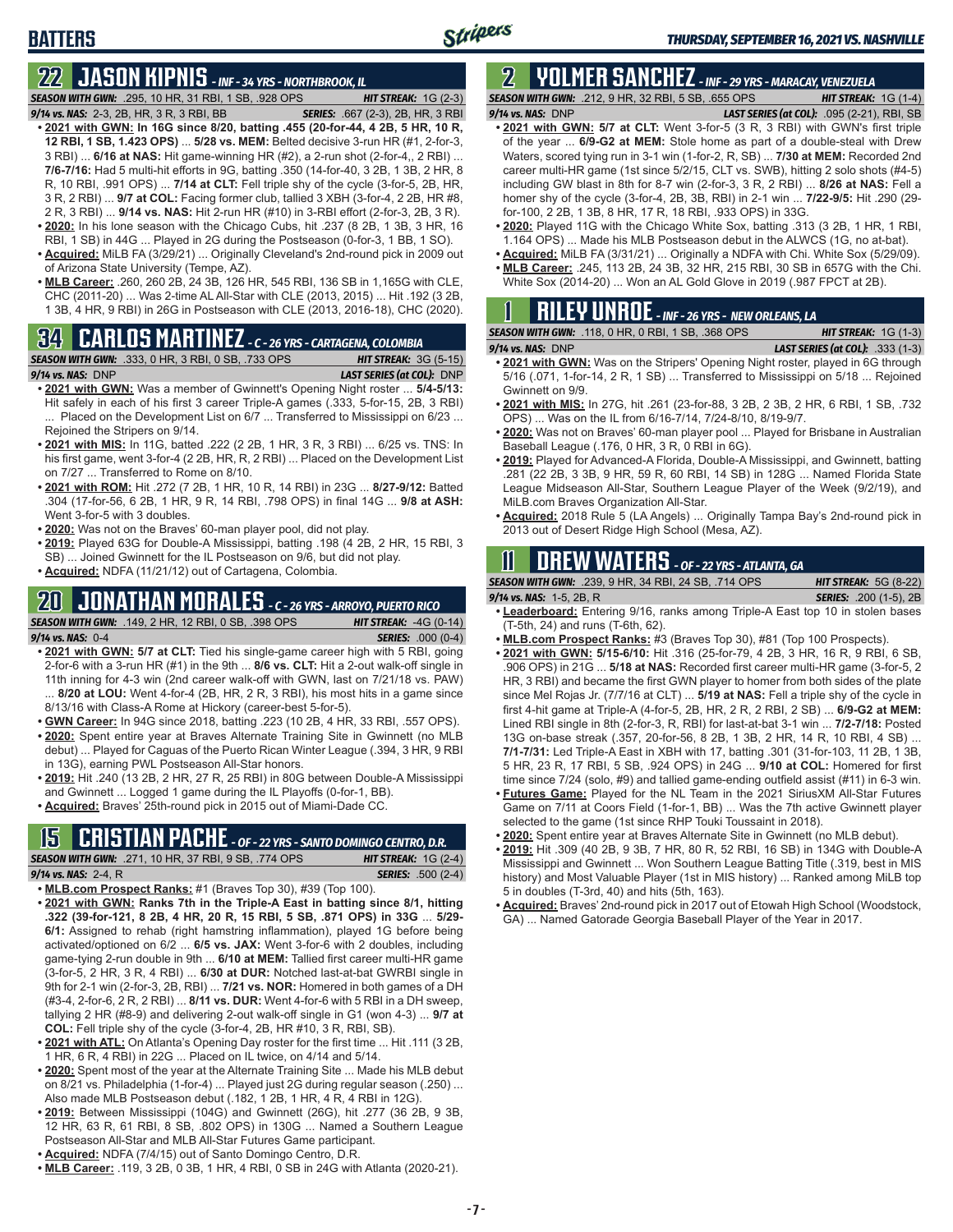| <b>OFFENSE</b> |                            |                                                                                              | Stripers |  |  |  |  |  | <b>THURSDAY, SEPTEMBER 16, 2021 VS. NASHVILLE</b> |
|----------------|----------------------------|----------------------------------------------------------------------------------------------|----------|--|--|--|--|--|---------------------------------------------------|
| TOTAL:         | 249, 154 HR, 758 OPS RISP: | 267, 46 HR, 315 OPS RUNS/INNING: 1 2 3 4 5 6 7 8 9 X TOT                                     |          |  |  |  |  |  |                                                   |
| Vs. LHP:       |                            | 248, 62 HR, 781 OPS RISP/20: 260, 22 HR, 813 OPS Stripers: 73 54 62 60 73 62 76 60 43 14 577 |          |  |  |  |  |  |                                                   |
|                |                            | Vs. RHP: 250, 92 HR, 746 OPS LOADED: 323, 8 HR, 990 OPS   Opponents:                         |          |  |  |  |  |  | 69 54 63 55 45 56 44 31 26 14 457                 |

|                |                |                |        |                |                |                          |                | <b>HOME RUNS</b>       |                                               |                | <b>MULTI-GAMES</b> |                          |
|----------------|----------------|----------------|--------|----------------|----------------|--------------------------|----------------|------------------------|-----------------------------------------------|----------------|--------------------|--------------------------|
| Player         | 1 <sub>R</sub> | 2R             | 3R     | <b>GS</b>      | Tot.           |                          |                | Off LH Off RH Team W-L | <b>Last HR with Gwinnett (Regular Season)</b> | Hit            | <b>RBI</b>         | <b>HR</b>                |
| Almonte        | $\overline{2}$ |                |        |                | 3              |                          | 2              | $3-0$                  | 5/30/21 vs. MEM. 1R (RH Connor Jones)         | 8              | 5                  |                          |
| Arcia          | 12             | 5              |        | $\blacksquare$ | 17             |                          | 10             | $10 - 4$               | 8/17/21 at LOU, 1R (RH Hunter Greene)         | 21             | 10                 | $\overline{2}$           |
| <b>Brugman</b> |                |                |        |                |                |                          |                | $0 - 0$                |                                               |                |                    |                          |
| Camargo        | 5              |                | 3      |                | 15             |                          | 8              | $10 - 4$               | 9/4/21 vs. MEM, 3R (LH Connor Thomas)         | 30             | 15                 | $\overline{A}$           |
| Casteel        |                | 5              |        |                | $\overline{ }$ | 5                        | $\overline{2}$ | $5 - 2$                | 9/12/21 at COL, 2R (LH Kirk McCarty)          | $\overline{7}$ | 8                  |                          |
| Contreras      | 5              | 3              |        |                | 9              | $\overline{2}$           | $\overline{7}$ | $8 - 1$                | 9/7/21 at COL, 1R (LH Kirk McCarty)           | 11             | $\overline{7}$     |                          |
| d'Arnaud       |                |                |        |                |                |                          |                | $0 - 0$                |                                               | $\overline{ }$ | ٠                  |                          |
| Demeritte      | 10             | 4              | 3      | 3              | 20             | 10                       | 10             | $17-3$                 | 9/12/21 at COL, 3R (RH Jordan Stephens)       | 16             | 13                 | $\sim$                   |
| Ervin          | 4              | $\overline{2}$ |        | ۳              | $\overline{ }$ | 5                        | $\overline{2}$ | $5 - 2$                | 9/3/21 vs. MEM, 1R (LH Evan Kruczynski)       | $\overline{7}$ | $\overline{7}$     |                          |
| Franco         | ٠              |                | $\sim$ | ٠              |                |                          | -              | $0 - 0$                |                                               | ٠              | ۰                  | $\sim$                   |
| Goins          | 4              | $\overline{2}$ |        |                | 6              |                          | 5              | $5 - 1$                | 9/14/21 vs. NAS, 1R (RH Josh Lindblom)        | 15             | 8                  |                          |
| Gore           |                |                |        |                |                |                          |                | $0 - 0$                | ---                                           | 3              | ÷.                 | $\sim$                   |
| Heredia        | $\sim$         |                |        |                |                | ۰                        | <u>. .</u>     | $0 - 0$                | ---                                           | ٠              | ÷                  |                          |
| Inciarte       | ٠              |                |        | ä,             |                | $\overline{\phantom{a}}$ | -              | $0 - 0$                |                                               |                | ٠                  | $\sim$                   |
| Jackson        | 4              | 4              |        | 2              | 11             | 8                        | 3              | $5 - 2$                | 7/28/21 at MEM, 1R (LH Matthew Liberatore)    | 11             | 10                 | 3                        |
| Kazmar Jr.     | 5              | 3              |        | ٠              | 9              | 3                        | 6              | $6 - 3$                | 9/1/21 vs. MEM, 2R (LH Matthew Liberatore)    | 9              | $\overline{7}$     | $\sim$                   |
| Kipnis         | 4              | 5              |        | ÷              | 10             |                          | 9              | $8 - 2$                | 9/14/21 vs. NAS, 2R (RH Josh Lindblom)        | 17             | 10                 |                          |
| Lucrov         |                |                |        | ٠              | 2              |                          | $\overline{2}$ | $1 - 1$                | 6/10/21 at MEM, 3R (RH Grant Black)           | $\overline{4}$ | 3                  | $\overline{\phantom{a}}$ |
| Martinez       |                |                |        |                |                |                          |                | $0 - 0$                |                                               | 2              | $\overline{1}$     |                          |
| <b>Morales</b> |                |                |        | ٠              | 2              |                          | 4              | $2 - 0$                | 8/20/21 at LOU, 1R (LH Phillip Diehl)         | $\overline{2}$ | 2                  |                          |
| Pache          | 8              |                |        |                | 10             | $\overline{4}$           | 6              | $7 - 2$                | 9/7/21 at COL, 1R (LH Kirk McCarty)           | 20             | 8                  | $\overline{A}$           |
| Rosario        | $\overline{2}$ |                |        |                | $\overline{4}$ |                          | 4              | $4 - 0$                | 8/26/21 at NAS, 1R (RH Josh Lindblom)         | $\overline{2}$ | 5                  |                          |
| Sanchez        | 6              | $\overline{2}$ |        |                | 9              | $\overline{\mathbf{4}}$  | 5              | $5 - 3$                | 9/5/21 vs. MEM, 1R (RH T.J. Zeuch)            | 12             | 6                  | $\mathbf{1}$             |
| Snider         | 2              |                |        | ۰              |                |                          | 4              | $4 - 0$                | 8/21/21 at LOU, 3R (RH Tim Adleman)           | 3              | $\overline{4}$     |                          |
| Unroe          |                |                |        |                |                |                          |                | $0 - 0$                | 7/19/19 vs. ROC. 1R (RH Drew Hutchison)       | ٠              | ۰                  |                          |
| Waters         | 5              | $\overline{2}$ | 2      |                | 9              | 4                        | 5              | $5 - 3$                | 9/10/21 at COL, 1R (RH Heath Fillmyer)        | 20             | 8                  | 1                        |
| Total:         | 81             | 46             | 19     | 8              | 154            |                          |                |                        |                                               |                |                    |                          |

|                                                                     |                                                  |    |    |    | <b>HOME RUN VARIANTS</b> |                                   |           |                                                                                        |            |            |                 |                                     |                                        |                                              | <b>PINCH HITTERS</b> |                |              |                |                                        |                     |                |
|---------------------------------------------------------------------|--------------------------------------------------|----|----|----|--------------------------|-----------------------------------|-----------|----------------------------------------------------------------------------------------|------------|------------|-----------------|-------------------------------------|----------------------------------------|----------------------------------------------|----------------------|----------------|--------------|----------------|----------------------------------------|---------------------|----------------|
| Back-to-Back Homers (4x):                                           |                                                  |    |    |    |                          |                                   |           |                                                                                        |            |            | Player          | AVG.                                | AB                                     | R                                            | н                    | 2B             | 3B           | <b>HR</b>      | <b>RBI</b>                             | <b>BB</b>           | <b>SO</b>      |
| Almonte (GS) / Snider, 5/7 at CLT (1st Inning)                      |                                                  |    |    |    |                          |                                   |           |                                                                                        |            |            | Almonte         | 1.000                               |                                        | 0                                            |                      | 0              | 0            | 0              | 2                                      | 0                   | $\Omega$       |
| Jackson (2R) / Contreras, 7/14 at CLT (1st Inning)                  |                                                  |    |    |    |                          |                                   |           |                                                                                        |            |            | Arcia           | ---                                 | $\mathbf 0$                            | $\mathbf{1}$                                 | $\mathbf 0$          | $\mathbf 0$    | $\mathbf 0$  | $\mathbf 0$    | $\mathbf 0$                            | 1                   | $\Omega$       |
|                                                                     | Pache (1R) / Arcia, 8/11-G2 vs. DUR (1st Inning) |    |    |    |                          |                                   |           |                                                                                        |            |            | Camargo         | .000                                | $\mathbf{1}$                           | 0                                            | $\mathbf 0$          | $\mathbf 0$    | $\mathbf 0$  | $\mathbf 0$    | $\mathbf 0$                            | $\mathbf 0$         | 0              |
|                                                                     | Camargo (2R) / Kipnis, 8/20 at LOU (3rd Inning)  |    |    |    |                          |                                   |           |                                                                                        |            |            | Casteel         | .120                                | 25                                     | $\overline{2}$                               | 3                    | $\overline{1}$ | $\mathbf 0$  | $\mathbf{1}$   | $\overline{4}$                         | $\mathbf 0$         | 9              |
|                                                                     |                                                  |    |    |    |                          |                                   |           |                                                                                        |            |            | Contreras       | .500                                | $\overline{2}$                         | $\mathbf{1}$                                 | $\mathbf{1}$         | $\mathbf 0$    | $\mathbf 0$  | $\mathbf 0$    | $\mathbf 0$                            | $\mathbf 0$         | $\Omega$       |
| Back-to-Back-to-Back Homers (1x):                                   |                                                  |    |    |    |                          |                                   |           |                                                                                        |            |            | Demeritte       | .286                                | $\overline{7}$                         | 3                                            | 2                    | 1              | $\mathbf 0$  | $\mathbf{1}$   |                                        | 3                   | 4              |
| Arcia (2R) / Camargo / Demeritte, 5/8 at CLT (6th Inning)           |                                                  |    |    |    |                          |                                   |           |                                                                                        |            |            | Ervin           | .250                                | 12                                     | 4                                            | 3                    | $\mathbf 0$    | $\mathbf 0$  | $\overline{2}$ | 5                                      | $\overline{4}$      | 4              |
|                                                                     |                                                  |    |    |    |                          |                                   |           |                                                                                        |            |            | Goins           | .000                                | $\overline{2}$                         | $\Omega$                                     | 0                    | $\mathbf 0$    | $\mathbf 0$  | $\mathbf 0$    | $\mathbf 0$                            | $\mathbf 0$         | $\mathbf{1}$   |
| Pinch-Hit Homers (5x):<br>Demeritte (1R), 5/12 vs. LOU (7th Inning) |                                                  |    |    |    |                          |                                   |           |                                                                                        |            |            | Gore            | .200                                | 5                                      | $\Omega$                                     | $\mathbf{1}$         | $\mathbf 0$    | $\mathbf 0$  | $\mathbf 0$    | $\mathbf 0$                            | 3                   | 3              |
| Casteel (2R), 6/3 vs. JAX (7th Inning)                              |                                                  |    |    |    |                          |                                   |           |                                                                                        |            |            | Jackson         | .000                                | $\mathbf{1}$                           | 0                                            | $\mathbf 0$          | $\mathbf 0$    | $\mathbf 0$  | $\mathbf 0$    | $\mathbf 0$                            | $\mathbf 0$         | $\mathbf{1}$   |
| Ervin (2R), 7/7 vs. NAS (6th Inning)                                |                                                  |    |    |    |                          |                                   |           |                                                                                        |            |            | Kazmar Jr.      | .000                                | 9                                      | 0                                            | $\mathbf 0$          | $\mathbf 0$    | $\mathbf 0$  | $\mathbf 0$    | $\mathbf 0$                            | $\mathbf 0$         | 4              |
| Snider (3R), 8/21 at LOU (8th Inning)                               |                                                  |    |    |    |                          |                                   |           |                                                                                        |            |            | Kipnis          | .000                                | 1                                      | 0                                            | 0                    | $\mathbf 0$    | $\mathsf 0$  | $\mathbf 0$    | $\mathbf 0$                            | $\mathbf{1}$        | 0              |
| Ervin (1R), 9/3 vs. MEM (7th Inning)                                |                                                  |    |    |    |                          |                                   |           |                                                                                        |            |            | Lee. D.         | .000                                | $\mathbf{1}$                           | 0                                            | 0                    | $\mathbf 0$    | $\mathbf 0$  | $\mathbf 0$    | $\mathbf 0$                            | $\mathbf 0$         | 1              |
|                                                                     |                                                  |    |    |    |                          |                                   |           |                                                                                        |            |            | Lucrov          | .000                                | 3                                      | 0                                            | $\mathbf 0$          | $\mathbf 0$    | $\mathbf 0$  | $\mathbf 0$    | $\mathbf 0$                            | $\mathbf{1}$        | 0              |
| Leadoff (Game) Homers (4x):                                         |                                                  |    |    |    |                          |                                   |           |                                                                                        |            |            | <b>Morales</b>  | .000                                | $\overline{2}$                         | $\mathbf 0$                                  | $\mathbf 0$          | $\mathbf 0$    | $\mathbf 0$  | $\mathbf 0$    | $\mathbf 0$                            | $\mathbf 0$         | 0              |
| Waters (2x), 5/19 at NAS, 7/22 vs. NOR                              |                                                  |    |    |    |                          |                                   |           |                                                                                        |            |            | Pache           | .500                                | $\overline{2}$                         | $\Omega$                                     | 1                    | $\mathbf 0$    | $\mathbf 0$  | $\mathbf 0$    |                                        | $\mathbf{1}$        |                |
| Arcia (1x), 7/3 at DUR                                              |                                                  |    |    |    |                          |                                   |           |                                                                                        |            |            | Sanchez         | .000                                | 8                                      | $\mathbf{1}$                                 | 0                    | $\mathbf 0$    | $\mathbf 0$  | $\mathbf 0$    | 0                                      | $\mathbf{1}$        | 4              |
| Pache (1x), 8/8-G2 vs. CLT                                          |                                                  |    |    |    |                          |                                   |           |                                                                                        |            |            | Snider          | .150                                | 20                                     | 4                                            | 3                    | $\overline{1}$ | $\mathbf 0$  | $\mathbf{1}$   | $\overline{4}$                         | $\overline{4}$      | $\overline{7}$ |
|                                                                     |                                                  |    |    |    |                          |                                   |           |                                                                                        |            |            | Unroe           | .000                                | $\overline{4}$                         | $\overline{0}$                               | $\mathbf 0$          | $\mathbf 0$    | $\mathbf 0$  | $\mathbf 0$    | $\mathbf 0$                            | $\mathsf{O}\xspace$ | $\mathbf{1}$   |
| Walk-Off Homers (1x):<br>Arcia (Solo), 5/16 vs. LOU (9th Inning)    |                                                  |    |    |    |                          |                                   |           |                                                                                        |            |            | Totals:         | .142                                | 106                                    | 16                                           | 15                   | 3              | $\mathbf{0}$ | 5              | 17                                     | 19                  | 40             |
|                                                                     |                                                  |    |    |    |                          | <b>STRIPERS BATTING BY MONTH</b>  |           |                                                                                        |            |            |                 |                                     | <b>HITTING STREAKS (10-PLUS GAMES)</b> |                                              |                      |                |              |                |                                        |                     |                |
|                                                                     | <b>AVG</b>                                       | G  | 2B | 3B | <b>HR</b>                | <b>RBI</b>                        | <b>SB</b> | <b>OBP</b>                                                                             | <b>SLG</b> | <b>OPS</b> | <b>Player</b>   | <b>Length/Dates</b>                 |                                        |                                              |                      |                |              | <b>Stats</b>   |                                        |                     |                |
| May:                                                                | .254                                             | 24 | 43 | 2  | 36                       | 138                               | 24        | .366                                                                                   | .445       | .811       | Arcia           | 13G (5/4-5/18)                      |                                        |                                              |                      |                |              |                | .393 (22-56), 4 2B, 7 HR, 17 R, 12 RBI |                     |                |
| June:                                                               | .227                                             | 25 | 36 | 3  | 21                       | 88                                | 23        | .308                                                                                   | .357       | .665       | Contreras       | 13G (7/10-7/27)                     |                                        |                                              |                      |                |              |                | .385 (20-52), 5 2B, 7 HR, 14 R, 20 RBI |                     |                |
| July:                                                               | .271                                             | 28 | 52 | 2  | 47                       | 161                               | 23        | .352                                                                                   | .479       | .831       | Demeritte       | 10G (6/2-7/21)                      |                                        |                                              |                      |                |              |                | .372 (16-43), 2 2B, 3 HR, 10 R, 8 RBI  |                     |                |
|                                                                     | .237                                             | 25 | 30 | 6  | 30                       | 103                               | 14        | .298                                                                                   | .401       | .700       |                 |                                     |                                        |                                              |                      |                |              |                |                                        |                     |                |
| August:                                                             |                                                  |    |    |    |                          |                                   |           |                                                                                        |            |            |                 |                                     |                                        |                                              |                      |                |              |                |                                        |                     |                |
| September:                                                          | .257                                             | 13 | 16 | 1  | 20                       | 56                                | 8         | .327                                                                                   | .447       | .774       |                 |                                     |                                        |                                              |                      |                |              |                |                                        |                     |                |
|                                                                     |                                                  |    |    |    |                          |                                   |           |                                                                                        |            |            |                 |                                     | <b>ON-BASE STREAKS (15-PLUS GAMES)</b> |                                              |                      |                |              |                |                                        |                     |                |
|                                                                     |                                                  |    |    |    |                          | <b>HITTER AWARDS &amp; HONORS</b> |           |                                                                                        |            |            | Player          | <b>Stats</b><br><b>Length/Dates</b> |                                        |                                              |                      |                |              |                |                                        |                     |                |
| Player                                                              | <b>Award/Date</b><br><b>Stats</b>                |    |    |    |                          |                                   |           |                                                                                        |            | Camargo    | 20G (7/22-8/14) |                                     |                                        | .347 (26-75), 4 2B, 2 3B, 2 HR, 14 RBI, 6 BB |                      |                |              |                |                                        |                     |                |
| Waters                                                              | Sirius XM All-Star Futures Game (7/11)           |    |    |    |                          |                                   |           | Game: 1-1, BB                                                                          |            |            | Camargo         | 18G (6/18-7/8)                      |                                        |                                              |                      |                |              |                | .303 (20-66), 6 2B, 2 HR, 7 RBI, 7 BB  |                     |                |
| $\sim$ $\sim$                                                       |                                                  |    |    |    |                          |                                   |           | $1.11 E$ $1.01 E$ $1.11 E$ $1.11 E$ $1.01 E$ $1.00 E$ $1.00 E$ $1.0 E$ $1.0 E$ $1.0 E$ |            |            |                 |                                     |                                        |                                              |                      |                |              |                |                                        |                     |                |

Contreras AAA East Player of Week (7/13-18) .462, 3 2B, 3 HR, 12 RBI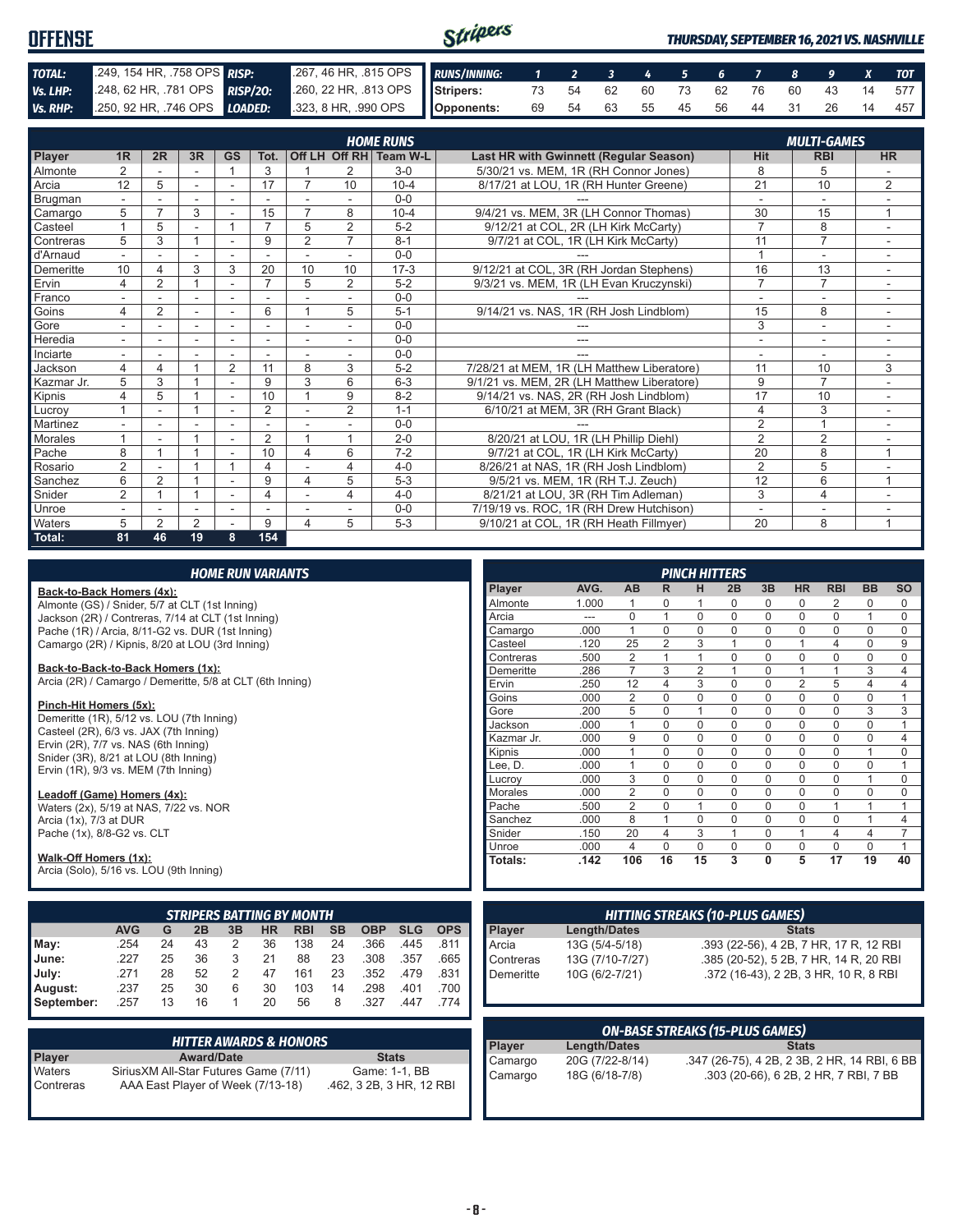## **SEASON SUMMARY**



## **TEAM HIGHS & LOWS**

| <b>OFFENSE:</b>                                                                                         |  |
|---------------------------------------------------------------------------------------------------------|--|
| <b>PITCHING:</b><br><b>DEFENSE:</b><br>Most Double Plays Turned, Game  3 (6x, last: 8/21 at Louisville) |  |
|                                                                                                         |  |

Most Stolen Bases Allowed, Game ...............................................4 (7/4 at Durham) Most Caught Stealing, Game .............................................. 2 (8/8-G1 vs. Charlotte)

## **TEAM MISCELLANEOUS**

| Largest Blown Lead (Loss)3 Runs (4x, last: 8/6 vs. Charlotte, 5-2, 6-10) |
|--------------------------------------------------------------------------|
|                                                                          |
|                                                                          |
|                                                                          |
|                                                                          |
|                                                                          |
|                                                                          |
|                                                                          |
|                                                                          |
|                                                                          |

### **INDIVIDUAL HIGHS & LOWS**

| <b>HITTING (GAME):</b> |  |
|------------------------|--|
|                        |  |
|                        |  |
|                        |  |
|                        |  |
|                        |  |
|                        |  |
|                        |  |
|                        |  |
|                        |  |
|                        |  |
|                        |  |
|                        |  |
|                        |  |
|                        |  |

#### **PITCHING (GAME):**

#### **DEFENSE (GAME):**

## **STREAKS**

#### **OFFENSIVE (LONGEST IN 2021 ONLY):**

#### **PITCHING (LONGEST IN 2021 ONLY):**

| Consecutive Starts with Win3 Starts (2x, last: K. Wright, 8/13-8/26) |
|----------------------------------------------------------------------|
|                                                                      |
|                                                                      |
|                                                                      |
|                                                                      |

## **LAST TIME IT HAPPENED (GWINNETT REGULAR-SEASON HISTORY)**

#### **INDIVIDUAL OFFENSE:**

|                                                        | Homers, Both Sides of Plate  Drew Waters (5/18/21 at Nashville)            |
|--------------------------------------------------------|----------------------------------------------------------------------------|
|                                                        |                                                                            |
|                                                        |                                                                            |
|                                                        | Back-to-Back-to-Back Homers  Arcia/Camargo/Demeritte (5/8/21 at Charlotte) |
|                                                        |                                                                            |
|                                                        |                                                                            |
|                                                        |                                                                            |
|                                                        |                                                                            |
|                                                        |                                                                            |
|                                                        |                                                                            |
|                                                        |                                                                            |
|                                                        |                                                                            |
|                                                        |                                                                            |
|                                                        |                                                                            |
|                                                        |                                                                            |
| <b>INDIVIDUAL PITCHING:</b><br>0.0 Inning Porfoot Camo | Novor                                                                      |
|                                                        |                                                                            |

| 9.0-Inning No-Hitter (Solo)Todd Redmond (5/28/10 at Louisville)                 |  |
|---------------------------------------------------------------------------------|--|
| 9.0-Inning No-Hitter (Comb.)  Wooten/Marksberry/Ramirez (6/30/16 at Louisville) |  |
|                                                                                 |  |
|                                                                                 |  |
|                                                                                 |  |
| 21 Consecutive Saves Converted Jairo Asencio (9/6/09-8/8/11)                    |  |
| 25.0-Inning Scoreless Streak Stephen Marek, 25.1 IP (6/6/10-8/2/10)             |  |
|                                                                                 |  |

#### **TEAM OFFENSE:**

| <b>TEAM PITCHING:</b> |                                                                                                                                                                                                                                |
|-----------------------|--------------------------------------------------------------------------------------------------------------------------------------------------------------------------------------------------------------------------------|
|                       |                                                                                                                                                                                                                                |
|                       |                                                                                                                                                                                                                                |
|                       |                                                                                                                                                                                                                                |
|                       |                                                                                                                                                                                                                                |
|                       |                                                                                                                                                                                                                                |
|                       |                                                                                                                                                                                                                                |
|                       |                                                                                                                                                                                                                                |
|                       |                                                                                                                                                                                                                                |
| <b>TEAM DEFENSE:</b>  |                                                                                                                                                                                                                                |
|                       | المستحدث والمحامل المعامل المتعارض والمستشفر والمستشفر والمستنقص والمستنقص والمستنقص والمستنقص والمستنقص والمستنقص والمستنقص والمستنقص والمستنقص والمستنقص والمستنقص والمستنقص والمستنقص والمستنقص والمستنقص والمستنقص والمستن |

#### Turn a Triple Play .........................6/5/21 vs. Jacksonville (Camargo-Kipnis-Snider) Commit 5 Errors ..........................................................................8/17/10 vs. Norfolk

## **TEAM MISCELLANEOUS:**<br>18-Run Margin of Victory.....

| 21-Run Margin of Defeat…………………………………7/13/12 at Louisville (Lost 1-22) |
|-----------------------------------------------------------------------|